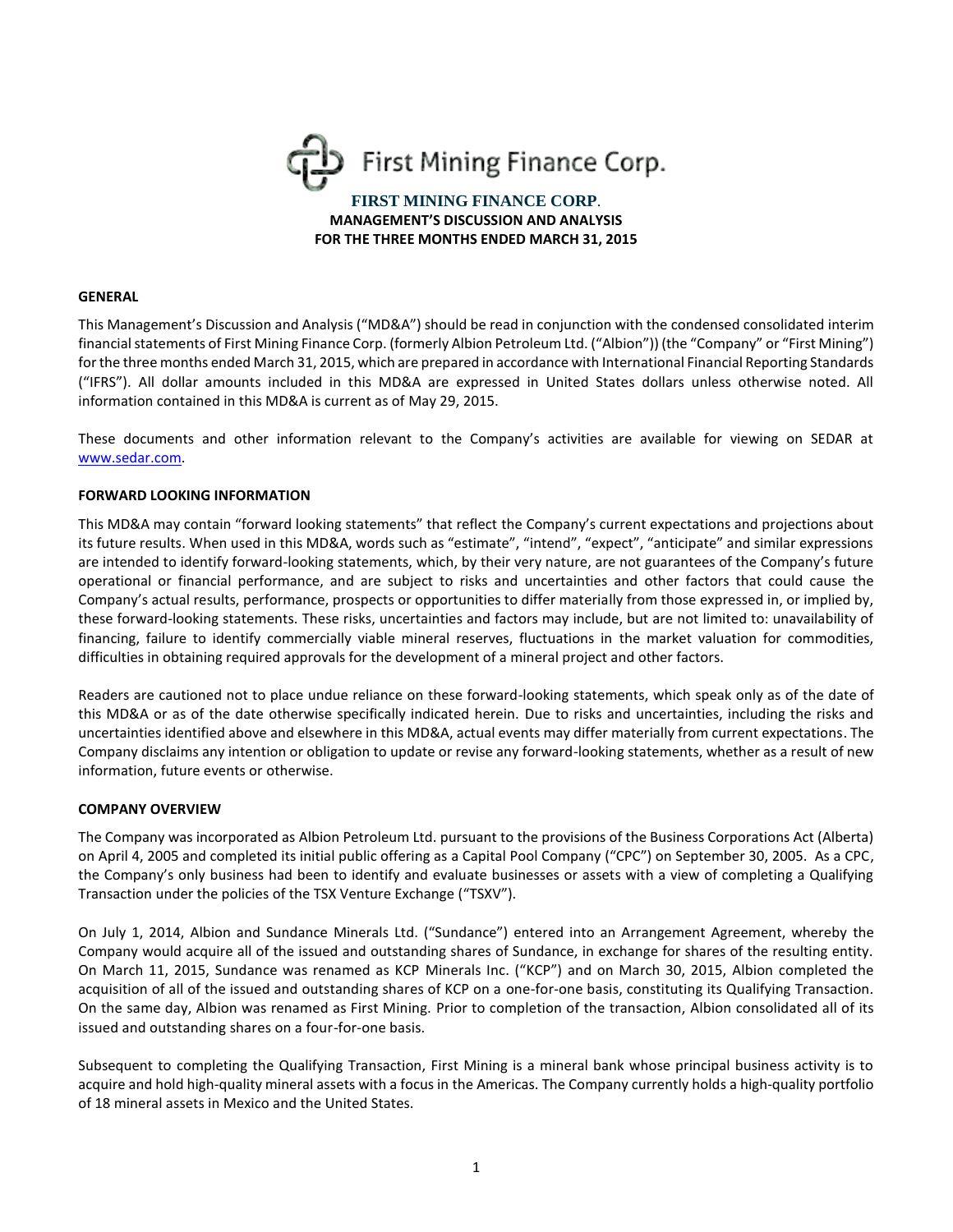### **QUALIFIED PERSONS**

Chris Osterman, First Mining's CEO and a member of the Board of Registered Geologists in the State of Arizona, USA, is a Qualified Person as defined by National Instrument 43-101 Standards of Disclosure for Mineral Projects, and is responsible for the preparation and verification of the technical information in the MD&A.

### **COMPANY HIGHLIGHTS**

Current quarter highlights (including subsequent events up to May 29, 2015) include:

### **Reverse Takeover Transaction**

On March 30, 2015, the Company completed the acquisition of all of the issued and outstanding shares of KCP through a reverse takeover arrangement (the "RTO"), constituting its Qualifying Transaction under the applicable policies of the TSX Venture Exchange. Upon completion of the RTO, the shareholders of KCP obtained control of the consolidated entity.

### **Equity and Debt Financings**

Concurrent with the completion of the RTO, KCP also closed a brokered and non-brokered private placement by issuing an aggregate 12,562,412 common shares at a price of CAD\$0.40 per share for gross aggregate proceeds of \$3,958,825. A total of 623,925 warrants were issued to the agents and certain other finders for their services in connection with the private placements.

In addition, gross proceeds of \$2,347,873 from the previous sale of subscription receipts of KCP were released from escrow to the Company.

The Company also received an additional \$500,000 loan from First Majestic Silver Corp. ("First Majestic"), bringing the total amount of promissory notes issued to First Majestic to \$1,000,000 plus accrued interest at 9% per annum.

#### **Agreement to Acquire Coastal Gold Corp.**

On May 12, 2015, First Mining announced that it has entered into a definitive agreement with Coastal Gold Corp. ("Coastal") under which the Company will acquire all of the outstanding common shares of Coastal on the basis of 0.1625 common shares of the Company for each Coastal share by way of a plan of arrangement under the Business Corporations Act (Ontario) (the "Transaction"). The Transaction is subject to customary conditions, including approval by Coastal's shareholders and approval/acceptance of the court and the TSX Venture Exchange.

Coastal's flagship property is the Hope Brook Gold Project in Newfoundland. The shares of Coastal trade on the TSX Venture Exchange (TSXV: COD).

## **REVIEW OF EXPLORATION PROPERTIES**

First Mining's property portfolio is located in Mexico and the United States, with on-going exploration programs for gold, silver, lead, zinc, and copper, funded mostly through the sale of equity and joint venture partnerships.

#### *Miranda, Sonora, Mexico*

The Miranda gold property covers 16,035 hectares in the Sonoran Desert within a structural corridor called the Mojave-Sonora megashear ("MSM trend").

The MSM trend hosts several operating gold mines and deposits, some of which exceed 10 million ounces of gold such as Herradura-Dipolos in Mexico, and other smaller deposits; Mesquite (7 M oz Au) and Picacho in Arizona, and Chanate, San Francisco, and La Choya in Sonora, Mexico. The Miranda property lies in the south-central part of the MSM trend, adjacent to the San Felix and El Antimonio mining districts on the south and east respectively. Miranda covers multiple prospects and gold occurrences including the inactive mines La Fortuna and El Gigio (internal claims which do not belong to the Company).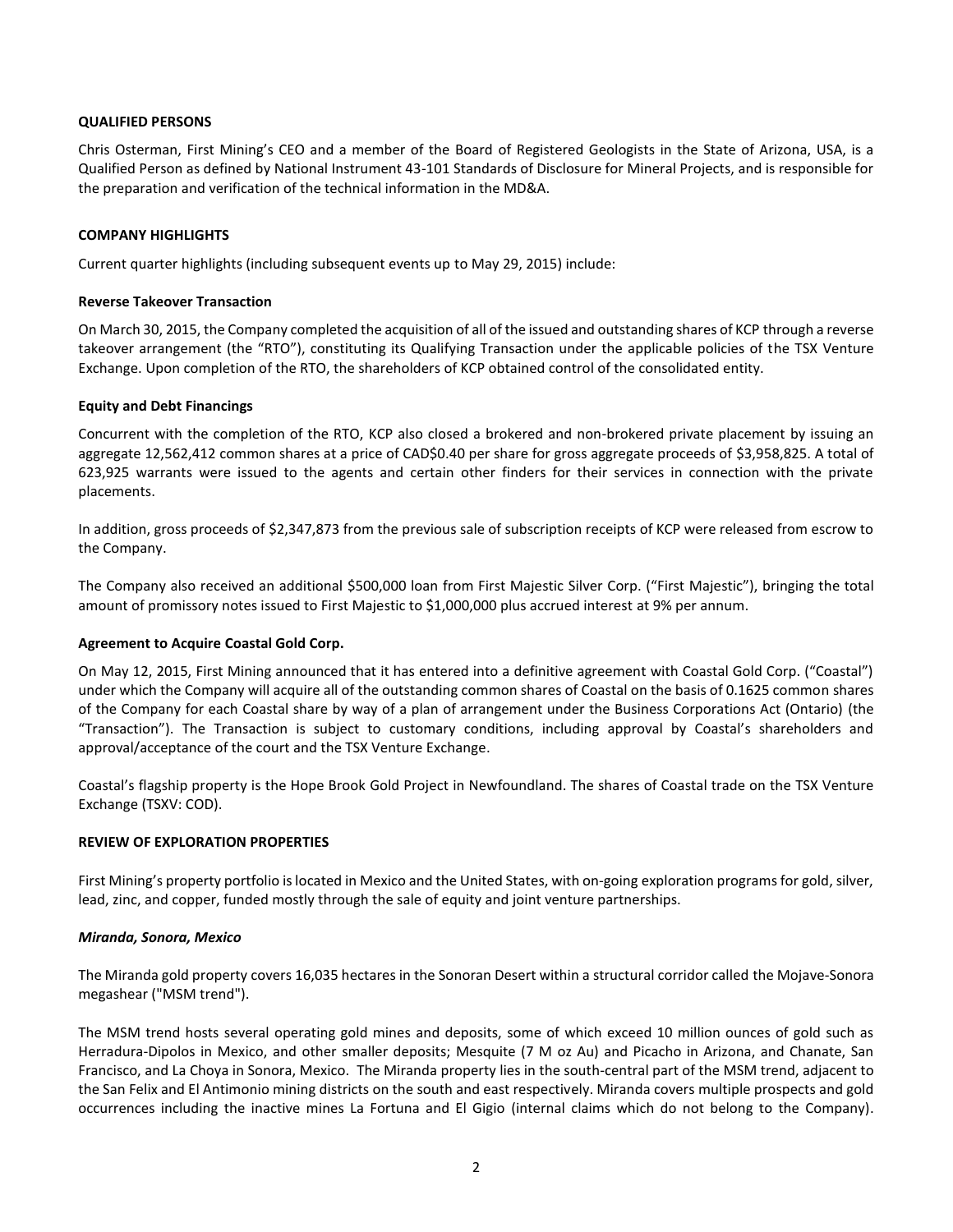Additionally, the property exhibits structures and lithologies favorable for the development of large orogenic (mesothermal) ore deposits similar to those occurring along the MSM trend. During this quarter, mapping was continued on the property during which over 300 rock chip samples were taken, and a soil sampling program was undertaken to explore covered areas adjacent to known gold mineralization.

### *Socorro, Sonora, Mexico*

The Socorro property, located in Sonora, Mexico, consists of two claims; El Socorro and Tizoc covering 58,038 hectares and staked by the Company in 2011. Socorro covers 50 km along the strike of the northwest extension of AuRico's Chanate district.

The Socorro property was acquired during a regional gold exploration program based on the many placer deposits and small mine workings in the claim block.

Work to date on the property includes interpretation of ASTER images mapping and initial surface reconnaissance. During this quarter the Company has carried out extensive rock chip sampling as part of a property-wide geological reconnaissance, which will be followed up by a soil geochemical survey in selected areas.

### *San Ricardo, Sonora, Mexico*

The San Ricardo property consists of nine claims, 100% owned by the Company, two of which; San Ricardo and San Ricardo 2, cover an existing small mine that was acquired by the Company through an option agreement in 2013. The remaining seven claims: Teocuitla, Teocuitla 2, Teocuitla 4, Angel, Tlaloc, Tlaloc 2 and Aztlan cover 37,350 hectares, and were staked by the Company between 2009 and 2011.

All underground workings on the San Ricardo vein system were opened up and saw sampled, and several hundred metres of trenches were excavated and sampled. Subsequently, 14 diamond drill-holes were drilled on the property to test two veins, the Santa Cruz and Mina Antigua, at shallow levels. Drill results in the Santa Cruz vein varied from minor precious metal mineralization to 2.3 m at 23.1 gpt Au, whereas the Mina Antigua vein contained 4.5 m at 100.4 gpt Ag.

Mineralization on the property is epithermal in nature and has not been constrained along strike or depth by drilling.

## *Peñasco Quemado, Sonora, Mexico*

The Peñasco Quemado property consists of 22,998 hectares in eight contiguous mining claims located in north-central Sonora, Mexico, 60 km south of the town of Sasabe on the US-Mexican border. Penasco Quemado is a volcano-sedimentary, silvermanganese deposit in Tertiary rhyolite and conglomerates. A NI 43-101 compliant resource estimate states Penasco Quemado contains 9.6 million ounces Ag measured and indicated at a grade of 116 gpt. Additional similarly mineralized areas are known at surface to the west of the established resource and will require evaluation.

#### *La Frazada, Nayarit, Mexico*

La Frazada consists of a 299 hectare concession along the west margin of the Sierra Madre Occidental and is located within the historic mining district of 'Real del Zopilote' of Nayarit, Mexico. The project is located near power and transportation infrastructure at low elevations and lies approximately 300 km northwest of Guadalajara. The primary mineralized zone consists of the La Frazada vein, which is epithermal in nature and has not been constrained at depth by drilling. A NI 43-101 compliant resource estimate states that La Frazada contains 4.69 million ounces Ag, measured and indicated, at a grade of 250 gpt Ag, and a further 3.85 million ounces inferred at a grade of 224 gpt Ag.

#### *Geranio, Oaxaca, Mexico*

The Geranio property is located in Oaxaca, Mexico and consists of six claims: La Ramita, Geranio, Violeta, Azucena, El Jilguero and La Orquidea, which combined, cover 540 hectares.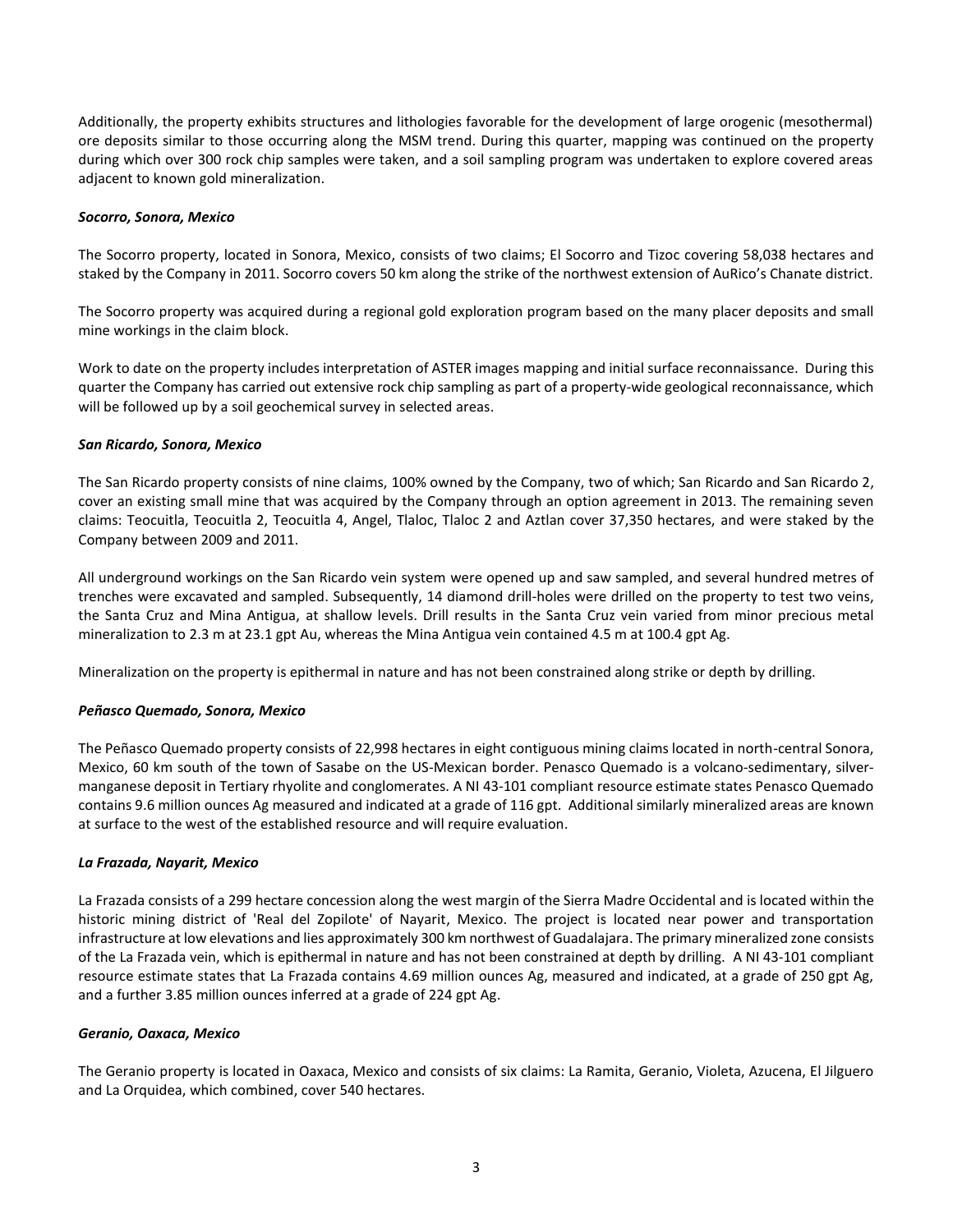The Geranio project lies adjacent and directly north of the historic Natividad Mining District, 70 km north of the city of Oaxaca in southern Mexico. Natividad is a series of five bonanza grade gold and silver veins in a black shale host rock which over the last 70 years has produced 1.5 million ounces of gold equivalent. The property covers approximately 1,200 metres of strike length of the northern extension of the Natividad vein system.

Two ASARCO exploration diamond drill holes were drilled on the Geranio property in 1992; hole N-20 intersected 0.6 m at 36 gpt Au and 315 gpt Ag, whereas hole N-24 intersected 0.7 m at 45 gpt Au and 120 gpt Ag.

The Company's objective is to delineate another Natividad mineralized system with comparable precious metal contents.

## *El Roble, Oaxaca, Mexico*

The El Roble property, located in the Natividad mining district, Oaxaca, Mexico, consists of two claims; El Roble and El Roble 2, that cover 21,072 hectares, and were staked by the Company. The property covers the northern extension of the Geranio veins.

## *Lachatao, Oaxaca, Mexico*

The Lachatao property, located in Oaxaca Mexico, consists of three claims known as Lizi 1, Lizi 1 Fraccion 2, and Lizi 1 Fraccion 3 covering 5,126 hectares and staked by the Company.

# *Turquoise Canyon, Nevada, USA*

Turquoise Canyon (formerly Bald Mountain) consists of 188 unpatented claims totalling 3,872 acres and is accessible by road from the town of Crescent Valley, Nevada. The property is located in a geographic and geologic area that is well known for currently hosting the most productive gold mines in the United States. The most significant gold deposits in the Turquoise Canyon area include Barrick's Cortez Mine Complex, 15 km to the north and northeast. The Toiyabe mine, a Carlin type deposit 1500 metres to the west of Turquoise Canyon, contained 89,000 ounces gold and was mined in the early 1990's.

Results of an airborne ZTEM survey commissioned by the Company show an antiformal structure in the underlying Roberts Mountain Thrust which will be the focus of future exploration. The Company is processing and interpreting project data and looking for joint venture partners whereby the partners can earn an interest by jointly funding exploration targets generated by the Company.

## *El Apache, Sonora, Mexico*

The El Apache property, located in Sonora, Mexico, contains 11,417 hectares in two claims; El Apache and Tlahuac, both staked by the Company in 2011.

El Apache is largely covered by wind blown sand of the western Sonoran Desert and lies in a highly prospective area within the prolific Mojave-Sonora megashear gold belt. The property lies 13 km east of the largest gold-only mine in Mexico, Fresnillo's Herradura complex.

Work to date includes partial surface reconnaissance, interpretation of the government's magnetic data and limited surface sampling in two small outcropping hills. Future work will entail ZTEM, detailed magnetometry, bleg sampling, and enzyme leach-type geochemical surveys to identify drill targets under sand cover.

## *Los Tamales, Sonora, Mexico*

The Los Tamales property, located in Sonora, Mexico, consists of two claims; Teocuitla 5 and Teocuitla 8, that cover 3,851 hectares staked by the Company in 2010. Los Tamales is a porphyry copper-molybdenum system located 125 km southwest of Tucson, Arizona and 28 km south of the US-Mexican border. The property was discovered by a water well sampling program during a joint United States Geological Survey and Servicio Geologico Mexicano reconnaissance effort in the 1970's, and was the subject of two USGS open-file reports 94-685 and 84-289. Five diamond drill holes tested copper and molybdenum soil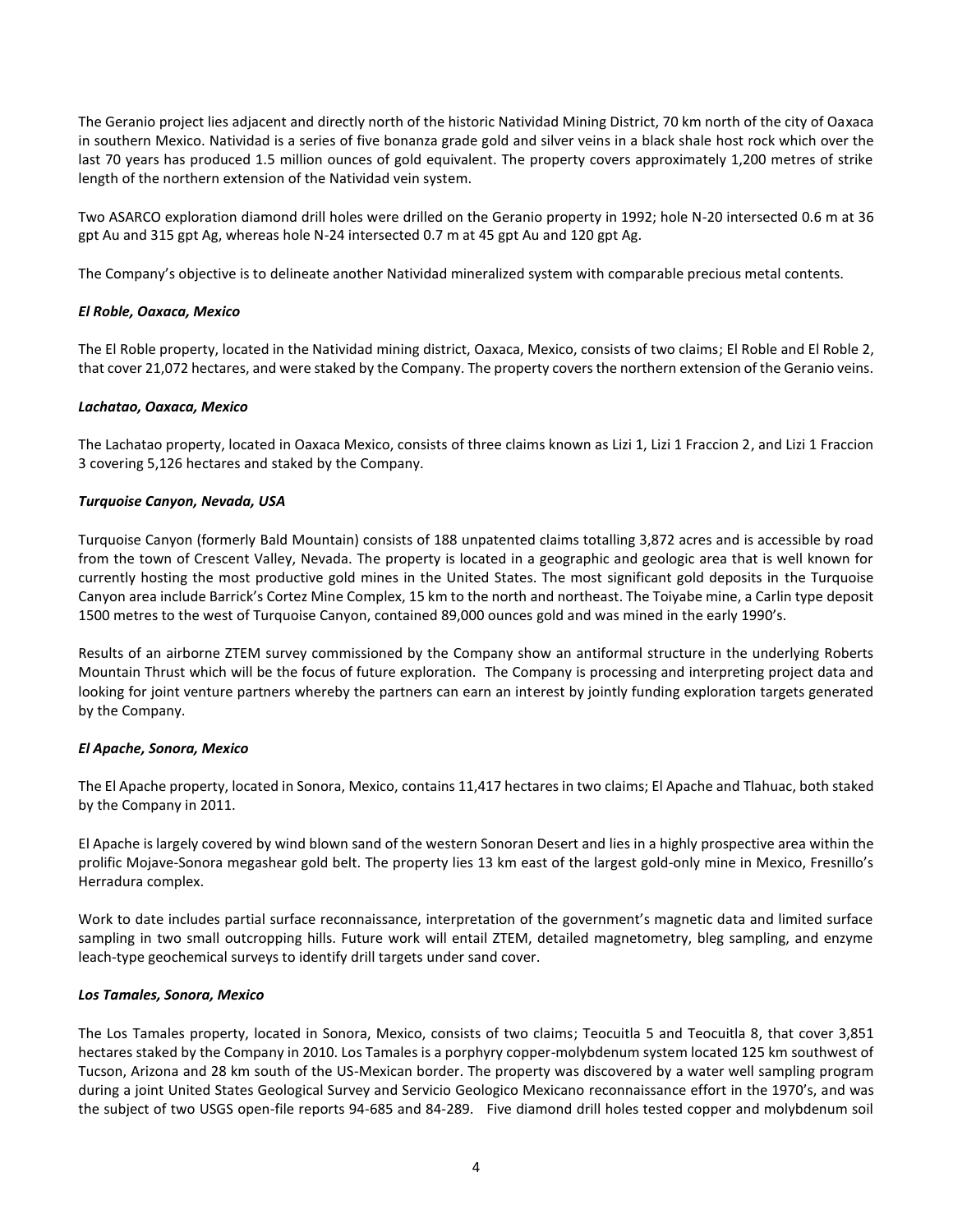geochemical anomalies in 2013 along a five kilometre strike length with all holes showing low grade chalcopyrite and molybdenite mineralization. The deposit as currently interpreted suggests it is the deep level of a large system dissected by low angle faulting.

### *Puertecitos, Sonora, Mexico*

The Puertecitos property, located in Sonora, Mexico, consists of two claims; Puertecitos, and Puertecitos 2 covering 9,060 hectares staked by the Company in 2009. Located 32 km southwest of the Sasabe border crossing between the US and Mexico, Puertecitos is 40 km west of First Mining's Los Tamales property and 32 km northeast of the Peñoles Los Humos deposit, a 625 Mt porphyry copper system grading 0.32% Cu. Widespread copper oxides outcrop at Puertecitos and the presence of sericite and secondary biotite in breccia fragments from dikes and pipes suggest that a porphyry system may exist under the extensive rhyolite flows on the property.

### *Batacosa, Sonora, Mexico*

The Batacosa property, located in the state of Sonora, Mexico, consists of one claim covering 3,600 hectares staked by the Company in 2011. Batacosa is a porphyry copper-molybdenum system located 55 km northeast of Ciudad Obregon and 220 km southeast of Hermosillo, capital of the state. Batacosa was discovered by Cominco in the 1970's and subsequently drilled by them and other companies between 1970 and 2000. A total of 8,000 metres was drilled in 47 drill holes. The Company has delineated two untested targets within the property and is currently seeking potential joint-venture partners to further advance the project.

### *Pluton, Durango, Mexico*

The Pluton property is a 17,123 hectare property consisting of three claims known as Pluton, El Real and Las Dos Amigos. Pluton is 100% controlled by the Company and has the potential to host a large silver-rich, high-grade polymetallic (Pb, Zn, Au), carbonate replacement/skarn deposit. The property is located immediately north of the historic "Ojuela-Mapimí Mining District". The Company acquired its initial interest in the Pluton property in 2009 through an agreement with Raul Diaz which was amended in 2012 to include the Las Dos Amigos claim. In 2010, the Company staked the El Real claim extending the property holdings to the south.

Work completed on the property to date includes extensive soil geochemistry, gravity and NSAMT ground surveys, a magnetometry and ZTEM airborne survey, and a 3,925 metre diamond drill program managed by the Company.

## *Margaritas Project, Durango, Mexico*

Margaritas is a 100%-owned 500 hectare property consisting of two mining concessions in the state of Durango, approximately 150 kilometres from Durango City. The property was acquired through an Assignments of Rights Agreement signed July 6, 2011 and is subject to a 1% net smelter return payable to the vendor which may be purchased at any time for US\$500,000. The project is located in the Barrancas subprovince of the Sierra Madre Occidental. Some limited gold mining by artisanal prospectors is known to have taken place on the project in the early 20th century and the project contains a known vein with quartz, argillic alteration striking for at least 1.8 kilometres (as per the Mexican Geological Service).

#### *Los Lobos Silver Project, Sonora, Mexico*

The Los Lobos Silver Project consists of 11,558 hectares in Sonora State, Mexico along the Sea of Cortez and is approximately 90 km from Puerto Peñasco, the largest major centre in the region. The Los Lobos epithermal vein was investigated by the Servicos Geologicos Mexicanos and additional work will be required to fully evaluate the property.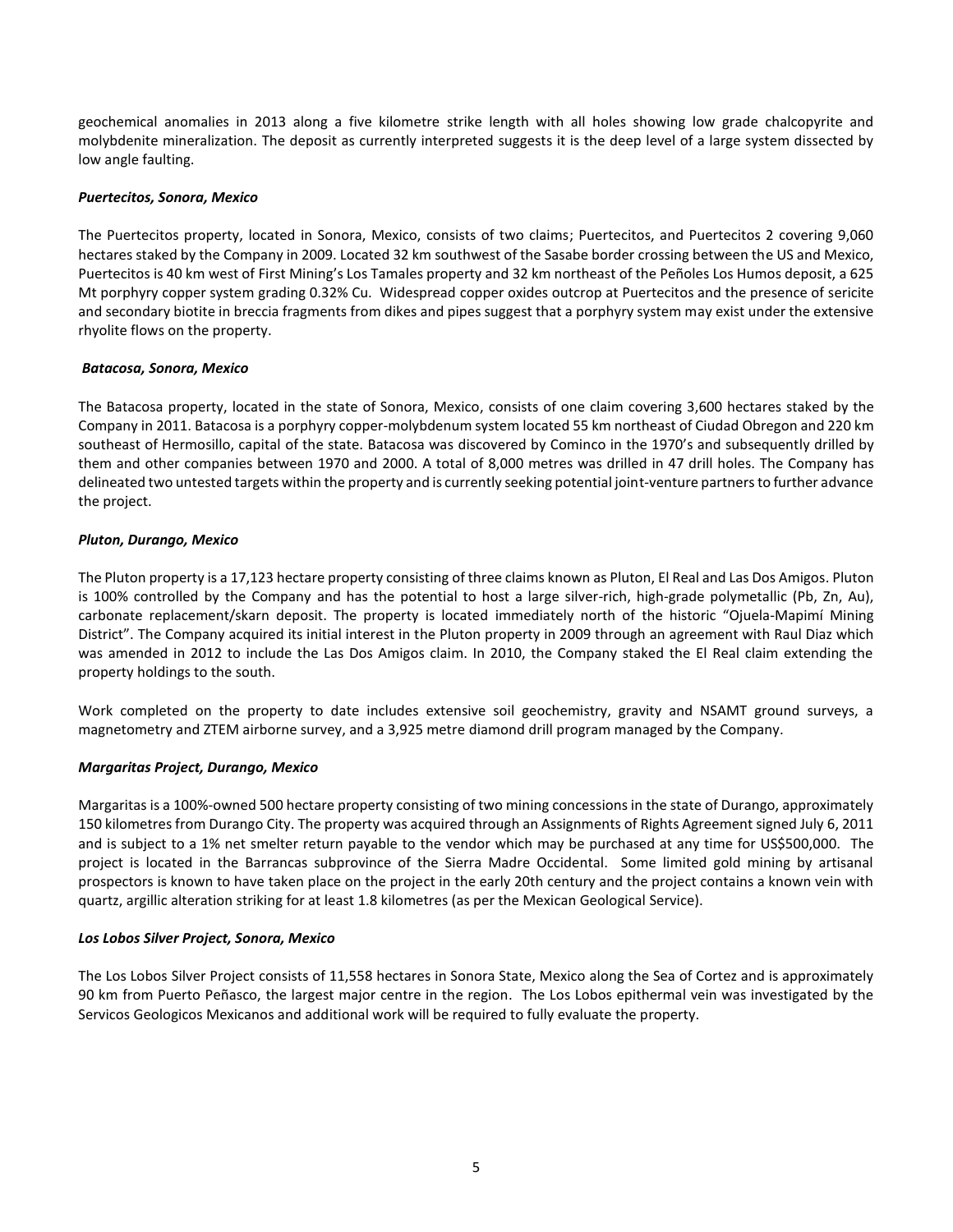## *Tierritas, Sonora, Mexico*

The Tierritas property, located in Sonora, Mexico, consists of one claim, Teocuitla 3, covering 4,743 hectares, and staked by the Company in 2009. The Tierritas property is of a grassroots nature and was picked up based on nearby favorable geological features. Currently additional field work is required to evaluate the property.

### *Montana Negra, Sonora, Mexico*

The Montana Negra property, located in Sonora, Mexico, consists of one claim; Montana Negra, covering 852 hectares. The property covers Proterozoic rocks that the Company believe may be favorable for gold mineralization, however additional field work is required to fully evaluate the project.

### **RESULTS OF OPERATIONS**

### *For the three months ended March 31, 2015 and 2014*

For the three months ended March 31, 2015, the Company reported a net loss of \$1,340,760 or \$0.03 per common share as compared to a loss of \$79,617 or \$0.00 per common share for the comparative quarter ended March 31, 2014. The increase in loss was primarily due to the reverse takeover transaction completed and options granted during the quarter, which resulted in a \$516,197 charge related to public company listing; and \$549,985 of share-based payments expense recognized during the quarter.

- For the three months ended March 31, 2015, general and administrative expenses increased by \$636,302 or 524% to \$757,673 compared to \$121,371 in first quarter of 2014. The increase was primarily due to non-cash share-based payment expense of \$549,985 (2014 - \$nil) recognized in respect of the 2,550,000 options issued to directors and officers of the Company which vested immediately. The fair value of all stock options is recorded as a charge to operations over the vesting period.
- For the three months ended March 31, 2015, salaries and consulting fees increased by \$19,397 or 54% to \$55,592 from \$36,195 in the same period of the prior year. The increase in salaries and consulting fees was due to the addition of the position of President in January 2015.
- Reconnaissance expense and sundry exploration during the first quarter of 2015 decreased by \$33,368 or 62% to \$20,625 from \$53,993 in the first quarter of 2014 as exploration and evaluation work was reduced due to budgetary constraints until completion of financing.
- Travel expense increased \$43,501 or 2617% to \$45,163 from \$1,662 in the first quarter of 2014. The increase in travel expense was due to investor relations and road shows to promote the private placements and the Company to potential investors.
- During the three months ended March 31, 2015, the Company recognized a charge related to public company listing of \$516,197 (2014 - \$nil). This was the charge related to the reverse takeover of Albion during the quarter.
- A gain on debt settlement amounting to \$77,436 (2014 \$nil) was recognized in respect of the previous agreements to settle debt for common shares of the Company during the quarter.

## **FINANCIAL CONDITION, LIQUIDITY AND CAPITAL RESOURCES**

As at March 31, 2015, the Company had \$5,380,618 in cash and a working capital of \$4,000,492, compared to cash of \$34,406 and a working capital of \$781,078 at December 31, 2014. The increase in working capital of \$3,219,414 was primarily due to the private placement completed during the quarter of 12,562,412 shares at CAD\$0.40 per share for gross proceeds of \$3,958,825 (CAD\$5,024,965), or net proceeds of \$3,443,938 (CAD\$4,371,726) after deducting agent and professional fees.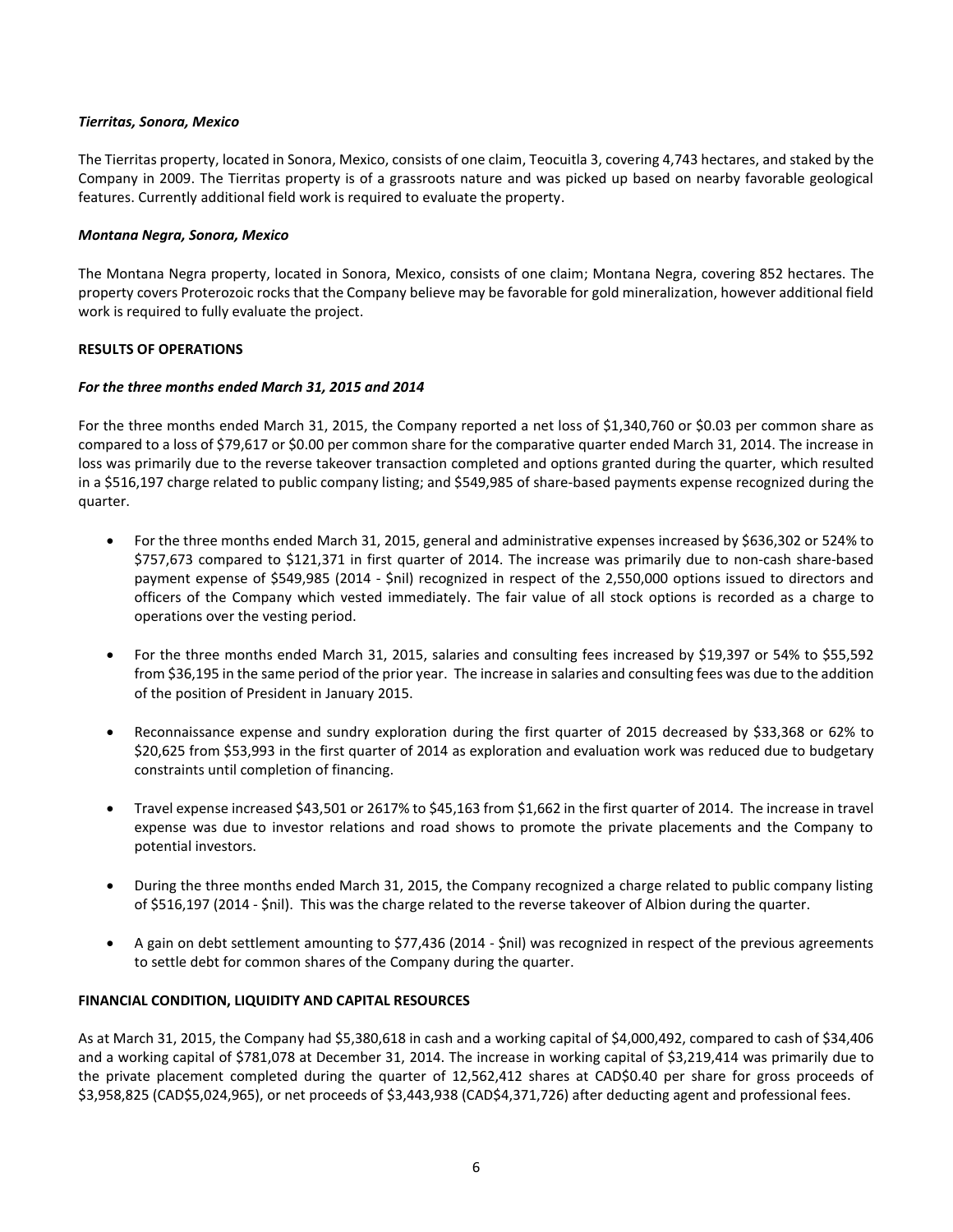The Company is in a strong financial position to continue with its planned exploration and corporate activities and to meet its other working capital requirements for the next twelve months, unless other acquisitions are considered.

The Company is not in commercial production on any of its mineral properties and, accordingly, it does not generate cash from operations. The Company is dependent on raising additional financing to fund further exploration and development requirements on existing properties, to fund property and corporate acquisitions and for general corporate costs. The only sources of future funds presently available to the Company are the sale of additional equity capital, selling or leasing the Company's interest in a property or entering into joint venture arrangements or other strategic alliances in which the funding sources could become entitled to an interest in the properties or the projects. The Company's capital resources are largely determined by the strength of the junior resource markets and by the status of the Company's projects in relation to these markets, and its ability to compete for investor support of its projects.

### *Cash Used in Operating Activities*

Cash used in operating activities for the quarter ended March 31, 2015 was \$663,317 compared to cash used of \$165,462 in the first quarter of 2014. These expenses were incurred primarily for general and administrative expenses and the use of cash to pay down accounts payable and accrued liabilities.

### *Cash Used in Investing Activities*

Total cash used in investing activities for the first quarter ended March 31, 2015 was \$399,755 compared to cash used of \$101,310 in the first quarter of 2014. The cash used in investing activities included \$401,737 in acquisition, exploration and evaluation expenses consisting primarily of geological consulting fees and land and option payments.

### *Cash Provided by Financing Activities*

Cash provided by financing activities during the three months ended March 31, 2015 was \$6,409,284 compared to \$350,000 in the first quarter of 2014. The cash provided by financing activities during the quarter was mainly due to the completion of private placements during the quarter which raised net cash proceeds of \$3,527,402. Additionally, the outstanding KCP subscription receipts were converted into shares and proceeds of \$2,347,873 were released from escrow. During the quarter the Company also received a further loan from First Majestic amounting to \$500,000 (2014 - \$350,000).

#### **SUMMARY OF QUARTERLY RESULTS**

| Fiscal quarter ended                                     | 2015-01     | 2014-04  | 2014-03              |           | 2014-Q2 2014-Q1 2013-Q4 |           | 2013-03    | 2013-02    |
|----------------------------------------------------------|-------------|----------|----------------------|-----------|-------------------------|-----------|------------|------------|
| Exploration and evaluation expenditures                  | 401,737\$   |          | 7,171 \$3,942,104 \$ | 7.830\$   | 148.389\$               | 210.920\$ | 269.468\$  | 523.173    |
| Option payments and expenditure received                 | (8,830)     | $\sim$   |                      | ۰         | (42.004)                | (80.543)  | (264, 717) | (403, 921) |
| Gain on fair value adjustment of derivative<br>liability | ٠           | (16.657) | (17.356)             | (31, 222) | (29.660)                | (28.365)  | (18.735)   | (36, 641)  |
| Net loss for the period                                  | (1,340,760) | (69.638) | (350.311)            | (155.091) | (79.617)                | (63.196)  | (123.604)  | (60, 553)  |
| Loss per share                                           | (0.03)      | (0.00)   | (0.01)               | (0.01)    | (0.00)                  | (0.01)    | (0.00)     | (0.00)     |

#### **OFF BALANCE SHEET ARRANGEMENTS**

The Company has no off balance sheet arrangements.

## **FINANCIAL INSTRUMENTS**

The Company's financial instruments consist of cash and cash equivalents, marketable securities, accounts payable and accrued liabilities, and loans payable. Cash equivalents include demand deposits with financial institutions and other short-term, highly liquid investments with original maturities of three months or less. As at March 31, 2015, all cash and cash equivalents were deposits at banks with major balances held in Canadian chartered banks and a Mexican bank.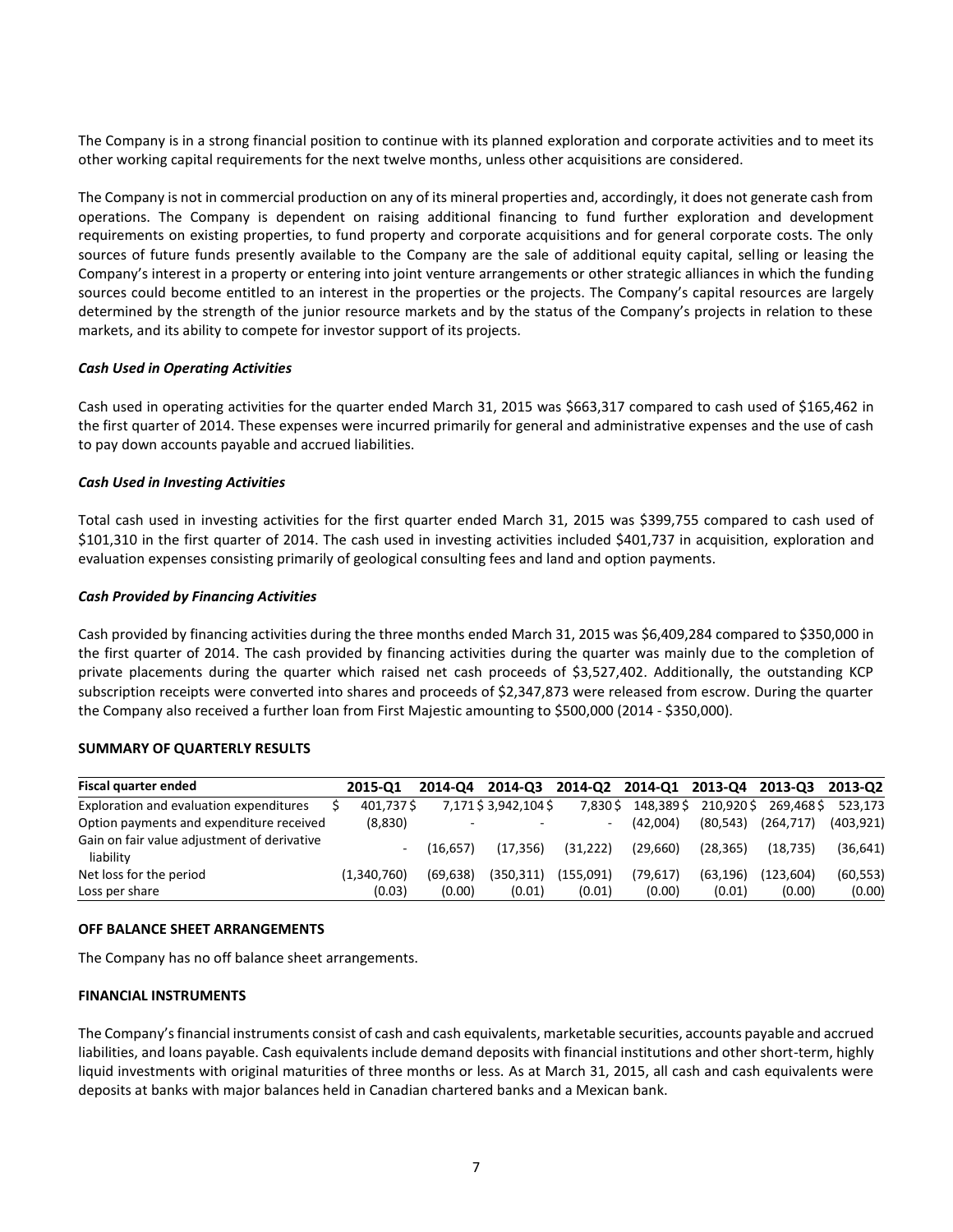### **SIGNIFICANT ACCOUNTING POLICIES**

The accounting policies applied by the Company in the unaudited condensed interim consolidated financial statements are consistent with those applied in the annual consolidated financial statements of KCP for the year ended December 31, 2014.

### **ACCOUNTING STANDARDS ISSUED BUT NOT YET APPLIED**

IFRS 9, *Financial Instruments,* was issued in July 2014 and replaces IAS 39 Financial Instruments: Recognition and Measurement. IFRS 9 was developed in phases by the IASB. As a result there are a number of transition options and requirements in relation to earlier versions of IFRS 9 prior to the mandatory effective date of IFRS 9 in its entirety. IFRS 9 is mandatory for annual periods beginning on or after January 1, 2018. IFRS 9 includes requirements for classification and measurement of financial assets and financial liabilities; impairment methodology for financial instruments; and general hedge accounting. IFRS 9 has specific requirements for whether debt instruments are accounted for at amortized cost, fair value through other comprehensive income or fair value through profit or loss. IFRS 9 requires equity instruments to be measured at fair value through profit or loss unless an irrevocable election for use of fair value through other comprehensive income which results in changes in fair value not being recycle to the income statement. The Company has not adopted IFRS 9 and has not completed its assessment of the impact of this standard.

### **RELATED PARTY TRANSACTIONS**

The Company's related parties consist of the Company's officers and directors, and companies associated with them, and a legal firm in which a former director of the Company is a partner. The Company incurred the following expenditures during the three months ended March 31, 2015 and 2014 that were provided to the Company's key management personnel, including the Chief Executive Officer, Chief Financial Officer and Directors:

| Service or Item for the three months ended | March 31, 2015 |         |  |        |  |
|--------------------------------------------|----------------|---------|--|--------|--|
| Administration and office                  |                | 15,000  |  |        |  |
| Salaries, consulting, and director fees    |                | 17.667  |  | 36,000 |  |
| Share-based payments                       |                | 549.985 |  |        |  |
| <b>Total</b>                               |                | 582.652 |  | 36,000 |  |

The accounts payable and accrued liabilities for the period ended March 31, 2015 and December 31, 2014 include:

| <b>Related Party Liabilities</b> | <b>Balance Sheet Item</b>                | March 31, 2015 | December 31, 2014 |
|----------------------------------|------------------------------------------|----------------|-------------------|
| Amounts due to:                  |                                          |                |                   |
| First Majestic                   | Promissory notes                         | $1,059,412$ \$ | 539,686           |
| <b>First Majestic</b>            | Accounts payable and accrued liabilities | 48,675         | 30,000            |
| Directors and Officers           | Accounts payable and accrued liabilities | 45.805         | 364,839           |
| Total                            |                                          | $1,153,892$ \$ | 934,525           |

Prior to July 1, 2014, Seabord Services Corp. ("Seabord") was a management services company which provided a Chief Financial Officer ("CFO"), a Corporate Secretary, accounting staff, administration staff and office space to the Company. Under this arrangement, the CFO and the Corporate Secretary are employees of Seabord and were not paid directly by the Company. For the three months ended March 31, 2015, the Company paid or accrued \$nil (March 31, 2014 - \$21,509) to Seabord. Seabord ceased to be a related party on July 1, 2014 after termination of their services agreement.

For the three months ended March 31, 2015, the Company paid or accrued \$nil (March 31, 2014 - \$1,121) in legal fees to a firm in which a former director is a partner (no fees were paid directly to such director). The law firm ceased to be a related party on July 1, 2014 after resignation of the related director.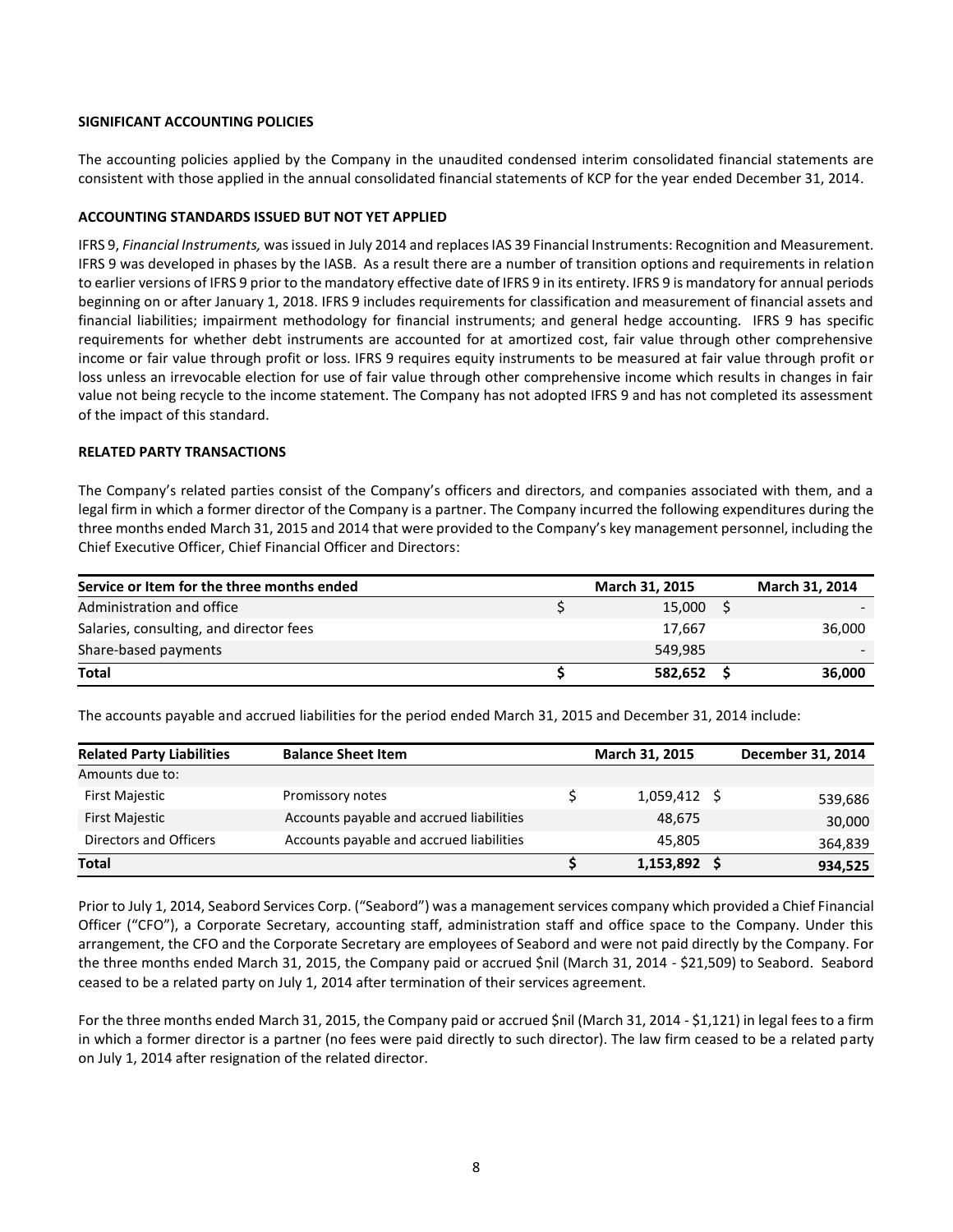Amounts due to directors or officers or companies associated with them are included in accounts payable and accrued liabilities on the Company's consolidated balance sheet and are non-interest bearing with no specific terms of repayment.

## **CRITICAL ACCOUNTING ESTIMATES AND JUDGMENTS**

The accounting estimates considered to be significant to the Company include the carrying values of mineral properties, the computation of share-based payments expense and warrants, and the determination of functional currency.

Management reviews the carrying values of its mineral properties on at least an annual basis, or when an impairment indicator exists, to determine whether an impairment should be recognized. In addition, capitalized costs related to relinquished property rights are written off in the period of relinquishment. Capitalized costs in respect of the Company's mineral properties amounted to \$6,050,576 as at March 31, 2015. These costs may not be recoverable and there is a risk that these costs may be written down in future periods. During the year ended December 31, 2014, the Company wrote off its La Sorpresa property, incurring a writedown of \$221,221.

The Company uses the fair-value method of accounting for share-based payments related to incentive stock options and compensation warrants modified or settled. Under this method, compensation cost attributable to options and awards granted is measured at fair value at the grant date and expensed over the vesting period. In determining the fair value, the Company makes estimates of the expected volatility of the stock as well as an estimated risk-free interest rate and an estimated forfeiture rate. Changes to these estimates could result in the fair value of the share-based payments expense being less than or greater than the amount recorded. During the three months ended March 31, 2015, the Company granted stock options to directors and officers, the estimated fair values of which amounted to \$549,985. These options were fully vested at the grant date and the Company recognized share-based payments expense of \$549,985 during the quarter (2014 - \$nil).

The Company applied judgment in determining its functional currency and the functional currency of its subsidiaries. Functional currency was determined based on currency of the entities' expenditures and exploration operations, as well as the currency in which funds have been sourced.

## **FINANCIAL AND CAPITAL RISK MANAGEMENT**

In common with all other businesses, the Company is exposed to risks that arise from its use of financial instruments. This note describes the Company's objectives, policies and processes for managing those risks and the methods used to measure them. Further quantitative information in respect of these risks is presented throughout the condensed consolidated interim financial statements.

There have been no substantive changes in the Company's exposure to financial instrument risks, its objectives, polices and processes for managing those risks or the methods used to measure them from previous years unless otherwise noted.

The Company is exposed through its operations to the following financial risks:

- a) Market Risk
- b) Credit Risk
- c) Liquidity Risk

## **General Objectives, Policies and Processes:**

The Board of Directors ("Board") has overall responsibility for the determination of the Company's risk management objectives and policies and, whilst retaining ultimate responsibility for them, it has delegated the authority for designing and operating processes that ensure the effective implementation of the objectives and policies to the Company's finance function.

The overall objective of the Board is to set policies that seek to reduce risk as far as possible without unduly affecting the Company's competitiveness and flexibility. Further details regarding these policies are set out below.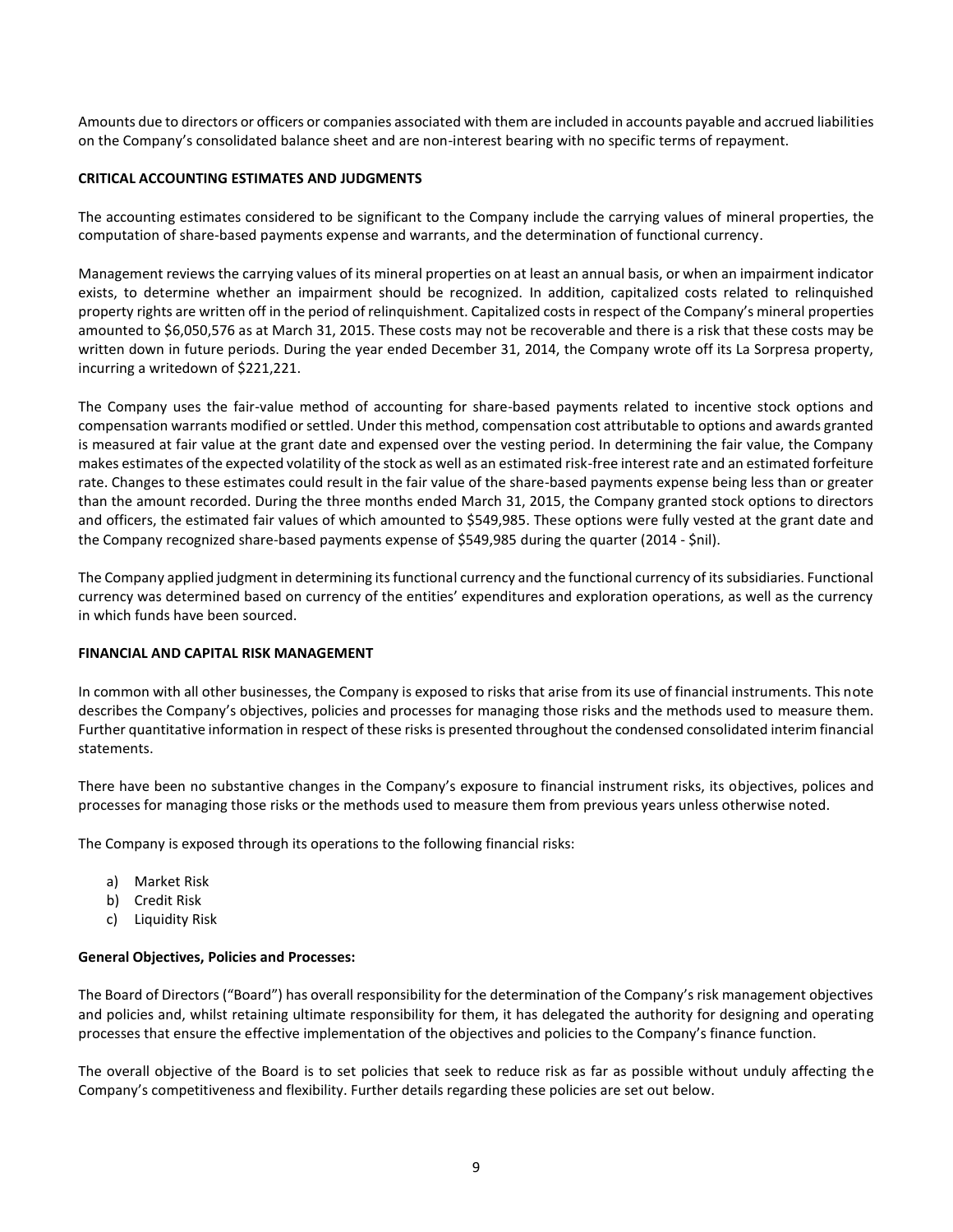## a) Market Risk

Market risk is the risk that the fair value of future cash flows of a financial instrument will fluctuate due to changes in market prices. Market prices are comprised of four types of risk: foreign currency risk, interest rate risk, commodity price risk and equity price risk.

## *Foreign Currency Risk*

The Company is exposed to the financial risk related to the fluctuation of foreign exchange rates. The Company operates in Canada, the United States, and Mexico and a portion of the Company's expenses are incurred in Canadian dollars ("CAD") and Mexican Pesos ("MXN"). A significant change in the currency exchange rates between the US dollar relative to the CAD and MXN could have an effect on the Company's results of operations, financial position or cash flows. The Company has not hedged its exposure to currency fluctuations.

As at March 31, 2015, the Company is exposed to currency risk on the following assets and liabilities denominated in CAD and MXN. The sensitivity of the Company's net earnings due to changes in the exchange rate between the CAD and MXN against the US dollar is included in the table below:

|                                          | <b>CAD Amount</b> | <b>MXN Amount</b> | Total      |
|------------------------------------------|-------------------|-------------------|------------|
| Cash and cash equivalents                | 5,262,822         | 5,710             | 5,268,532  |
| Receivables and prepaid expenditures     | 26,685            | 26,699            | 53,384     |
| Value added tax receivable               |                   | 148.944           | 148,944    |
| Accounts payable and accrued liabilities | (168, 586)        | (113, 919)        | (282, 505) |
| Net exposure                             | 5,120,921         | 67.434            | 5,188,355  |
| Effect of $+/-10\%$ change in currency   | 512.092           | 6,743             |            |

#### *Interest Rate Risk*

Interest rate risk is the risk that future cash flows will fluctuate as a result of changes in market interest rates. The Company does not have any borrowings that are subject to fluctuations in market interest rate. Interest rate risk is limited to potential decreases on the interest rate offered on cash and cash equivalents held with chartered Canadian financial institutions. The Company considers this risk to be immaterial.

## b) Credit Risk

Credit risk is the risk of financial loss to the Company if a customer or counterparty to a financial instrument fails to meet its contractual obligations. Financial instruments which are potentially subject to credit risk for the Company consist primarily of cash and cash equivalents, receivables and value added tax receivables. The Company considers credit risk with respect to its cash and cash equivalents and receivables to be immaterial as cash and cash equivalents are mainly held through large Canadian financial institutions and receivables are comprised mainly of input tax credits due from the Canadian government. The Company is exposed to credit risk related to value added tax collectible from the government of Mexico. The balance is expected to be recoverable in full, however due to the tax rules and the complex collection process, the asset is classified as non-current until the recovery claim is approved by the tax authorities.

## c) Liquidity Risk

Liquidity risk is the risk that the Company will not be able to meet its financial obligations as they become due. The Company's policy is to ensure that it will have sufficient cash to allow it to meet its liabilities when they become due, under both normal and stressed conditions, without incurring unacceptable losses or risking damage to the Company's reputation. As at March 31, 2015, the Company has outstanding trade payables and accrued liabilities of \$384,995, which are generally payable within 12 months, and loans payable of \$1,059,412 which are repayable on demand by the lender.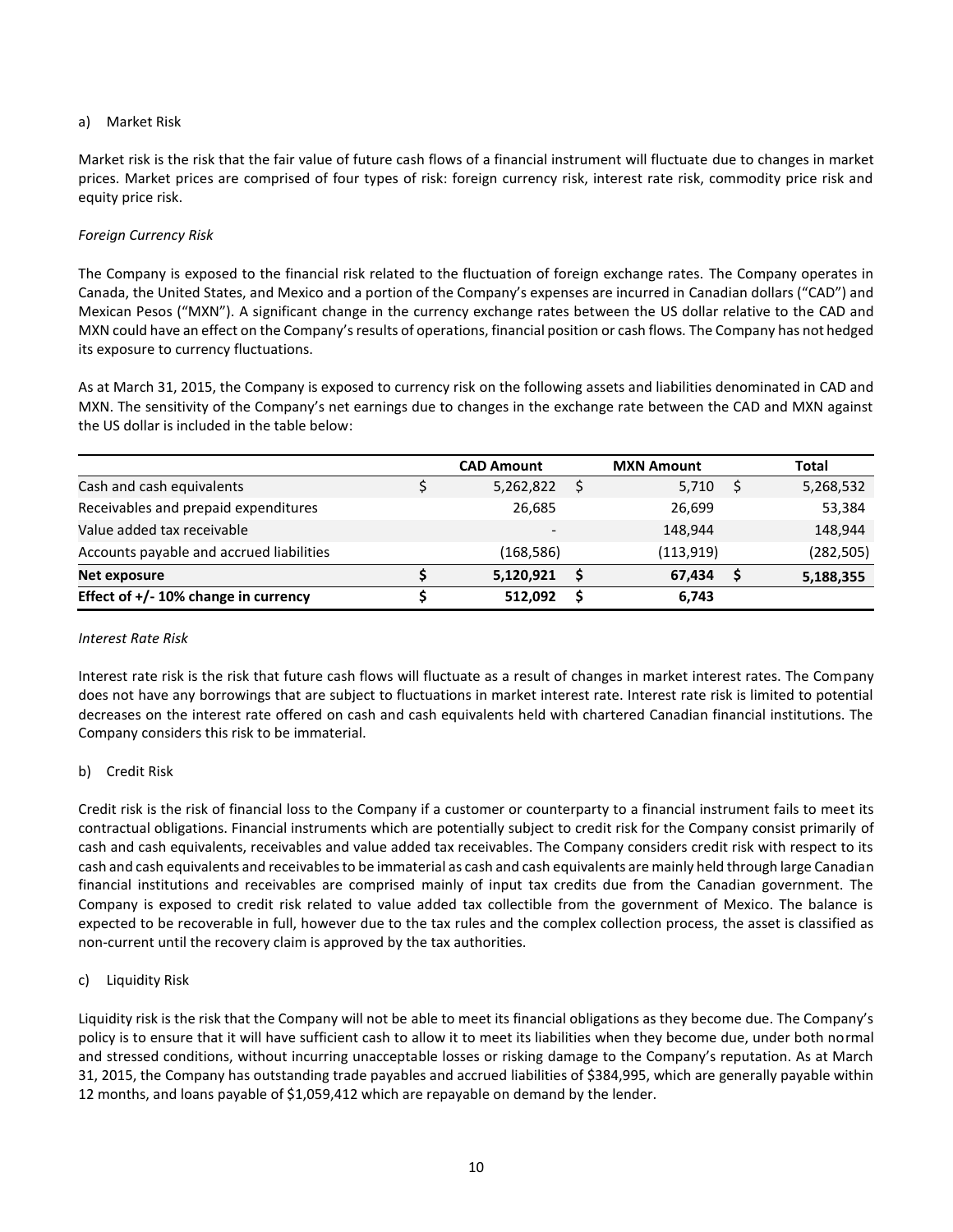Typically, the Company ensures that it has sufficient cash on hand to meet expected operational expenses for a period of 90 days. The Company monitors its risk of shortage of funds by monitoring the maturity dates of existing trade and other accounts payable, which are generally due within 90 days or less. Further, the Company utilizes authorizations for expenditures on exploration projects to further manage expenditures.

## d) Capital Risk Management

The Company's objectives when managing capital are to safeguard the Company's ability to continue as a going concern in order to pursue the development of its mineral properties. The Company relies mainly on equity issuances to raise new capital and on entering into joint venture agreements on certain properties which enables it to conserve capital and to reduce risk. In the management of capital, the Company includes the components of shareholders' equity as well as cash. The Company prepares annual estimates of exploration and administrative expenditures and monitors actual expenditures compared to the estimates to ensure that there is sufficient capital on hand to meet ongoing obligations. The Company's investment policy is to invest its cash in savings accounts or highly liquid short-term deposits with terms of one year or less and which can be liquidated after thirty days without interest penalty.

The Company is not exposed to any externally imposed capital requirements, nor were there changes in the Company's approach to capital management during the period.

# **RISKS AND UNCERTAINTIES**

## *Financing Risks*

The Company has limited financial resources, has no source of operating cash flow and has no assurance that additional funding will be available to it for further exploration and development of its projects. Further exploration and development of one or more of the Company's projects may be dependent upon the Company's ability to obtain financing through equity or debt financing or other means. Failure to obtain additional financing could result in delay or indefinite postponement of further exploration and development of its projects which could result in the loss of one or more of its properties.

## *Exploration and Development*

Resource exploration is a speculative business and involves a high degree of risk. There is no known body of commercial ore on the Company's mineral properties and there is no certainty that the expenditures made by the Company in the exploration of its mineral properties or otherwise will result in discoveries of commercially recoverable quantities of minerals. The exploration for and development of mineral deposits involves significant risks, which even a combination of careful evaluation, experience and knowledge may not eliminate. Although the discovery of an ore body may result in substantial rewards, few properties explored are ultimately developed into producing mines. It is impossible to ensure that the current exploration programs planned by the Company will result in a profitable commercial mining operation.

There is no assurance that the Company's mineral properties possess commercially mineable bodies of ore. The Company's mineral properties are in the exploration stage as opposed to the development stage and has no known body of economic mineralization. The known mineralization of the properties has not been determined to be economic ore and there can be no assurance that a commercially mineable ore body exists on the properties. Such assurance will require completion of final comprehensive feasibility studies and, possibly, further associated exploration and other work that concludes a potential mine is likely to be economic. In order to carry out exploration and development programs of any economic ore body and place it into commercial production, the Company may be required to raise substantial additional funding.

Significant capital investment is required to discover commercial ore and to commercialize production from successful exploration efforts. The commercial viability of a mineral deposit is dependent upon a number of factors. These include: (i) deposit attributes such as size, grade and proximity to infrastructure, (ii) current and future metal prices (which can be cyclical), and (iii) government regulations, including those relating to prices, taxes, royalties, land tenure, land use, importing and exporting of minerals and necessary supplies and environmental protection. The complete effect of these factors, either alone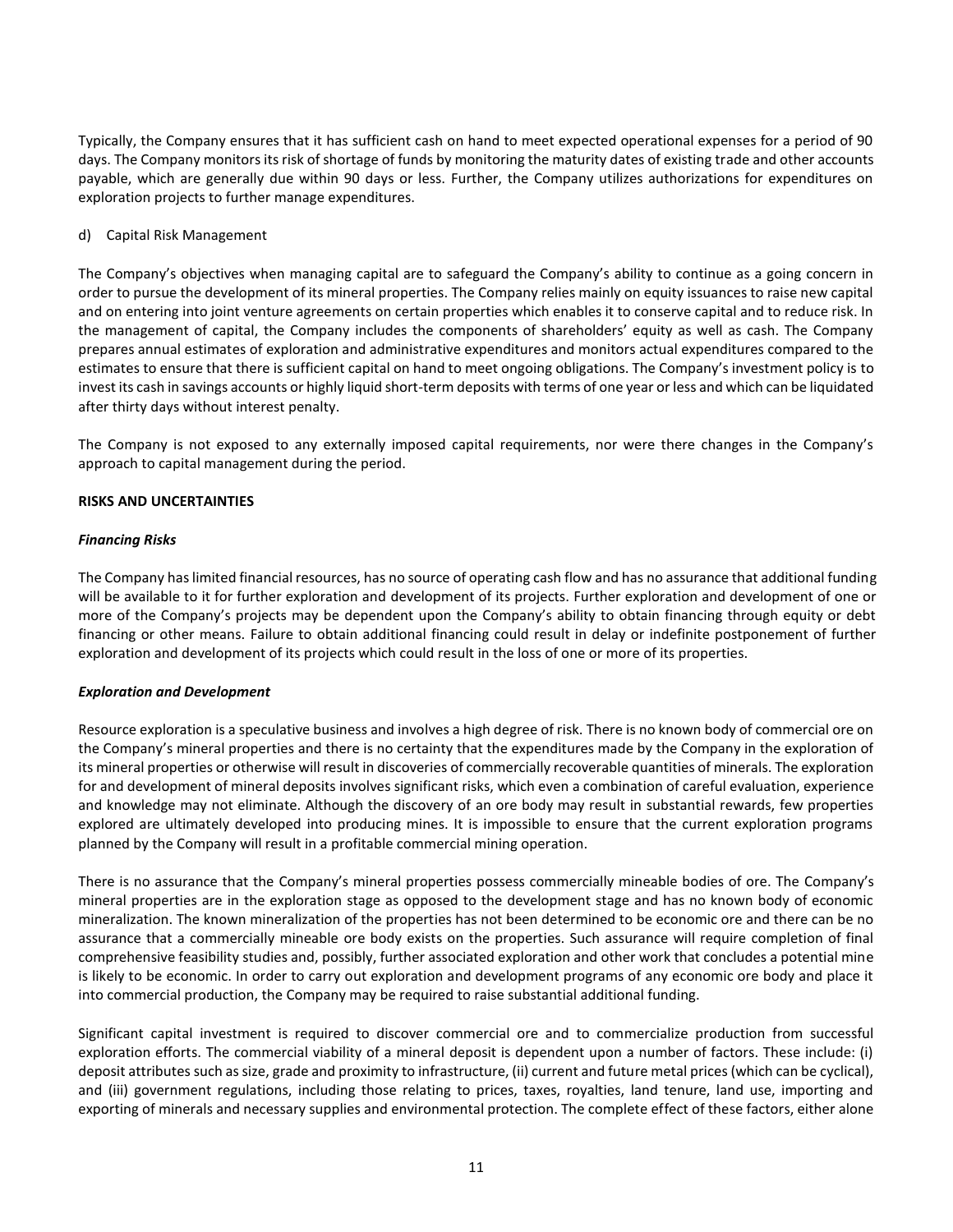or in combination, cannot be entirely predicted, and their impact may result in the Company not receiving an adequate return on invested capital.

Market fluctuations and the prices of metals may render resources uneconomic. Moreover, short-term operating factors relating to the mineral deposits, such as the need for orderly development of the deposits or the processing of new or different grades of ore, may cause a mining operation to be unprofitable in any particular accounting period.

## *Title*

There is no assurance that the Company's title to its properties will not be challenged. The acquisition of title to mineral exploration properties is a very detailed and time-consuming process. Title to and the area of mineral properties may be disputed. While the Company has diligently investigated title to its properties, it may be subject to prior unregistered agreements or transfers or indigenous land claims and title may be affected by undetected defects. Consequently the boundaries may be disputed.

## *Surface Rights*

The Company does not own the surface land associated with its mineral claims in Mexico and therefore does not own the surface rights to its mineral claims. Mexican law allows equal right of property access to the owner of the surface rights and the owner of the mining rights. However, when the explorer/miner is not the owner of the surface rights, the owner of the surface rights and the owner of the mineral rights must agree on the terms by which the concession holder may access the property. If an agreement cannot be reached, then the concession holder is required to gain access to the surface through other means including expropriation, temporal occupation or right of way on necessary land. Written surface access agreements are required for and at the time of application for environmental permits and for exploration with drilling or trenching. As such the Company has agreements and permits for surface access for the Pluton and Los Tamales properties, but not for its other properties.

#### *Permits and Licenses*

There is no assurance that the Company will obtain required permits and licenses. The Company's operations may sometimes require licenses and permits from various governmental authorities. The Company believes that it will be able to obtain in the future all necessary licenses and permits to carry on the activities which it intends to conduct, and intends to comply in all material respects with the terms of such licenses and permits. There can be no guarantee, however, that the Company will be able to obtain and maintain, at all times, all necessary licenses and permits required to undertake the proposed exploration and development or to place its properties into commercial production and to operate mining facilities thereon. In the event of commercial production, the cost of compliance with changes in governmental regulations has the potential to reduce the profitability of operations or preclude the economic development of a particular property.

## *Competitive Nature of the Mining Industry*

There is aggressive competition within the mining industry for the discovery and acquisition of properties considered to have commercial potential. The Company will be competing with other mining companies, many of which have greater financial resources than the Company does, for the acquisition of mineral claims, leases and other mineral interests, as well as for the recruitment and retention of qualified employees and other personnel. There can be no assurance that the necessary funds can be raised or that any projected work will be completed.

#### *Joint Venture Funding Risk*

The Company's strategy is to seek partners through joint ventures to fund exploration and project development. The main risk of this strategy is that funding partners may not be able to raise sufficient capital in order to satisfy exploration and other expenditure terms in a particular joint venture agreement. As a result, exploration and development of one or more of the Company's property interests may be delayed depending on whether the Company can find another partner or has enough capital resources to fund the exploration and development on its own.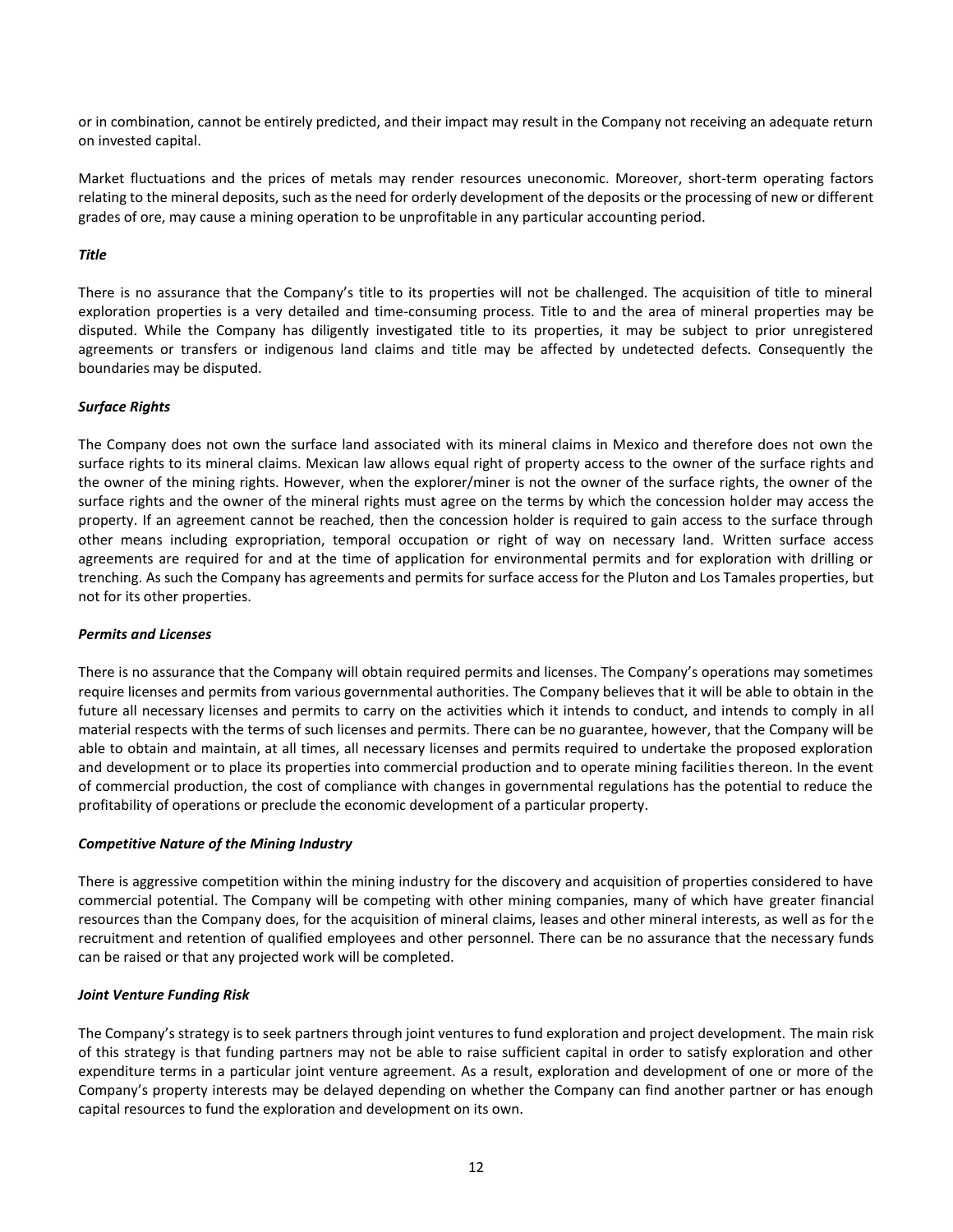### *Environmental, Health and Safety Regulation of Resource Industry*

The operations of the Company require permits from various levels of government. Such operations are subject to laws and regulations governing prospecting, development, mining, production, exports, taxes, labour standards, occupational health, waste disposal, toxic substances, land use, environmental protection, mine safety and other matters. The Company believes it is in substantial compliance with all material laws and regulations that currently apply to its activities. There can be no assurance, however, that all permits which the Company may require for construction of mining facilities and conduct of mining operations, particularly environmental permits, will be obtainable on reasonable terms or that compliance with such laws and regulations would not have an adverse effect on the profitability of any mining project that the Company might undertake.

All phases of the Company's operations are subject to environmental regulations in various jurisdictions. If the Company's properties are proven to host economic reserves of metals, mining operations will be subject to federal, state and local laws relating to the protection of the environment, including laws regulating removal of natural resources from the ground and the discharge of materials into the environment. Mining operations will be subject to federal, state and local laws and regulations which seek to maintain health and safety standards by regulating the design and use of mining methods and equipment. Various permits from government bodies are required for mining operations to be conducted; no assurance can be given that such permits will be received. No assurance can be given that environmental standards imposed by federal, state or local authorities will not be changed or that any such changes would not have material adverse effects on the Company's activities. Moreover, compliance with such laws may cause substantial delays or require capital outlays in excess of those anticipated, thus causing an adverse effect on the Company. Additionally, the Company may be subject to liability for pollution or other environmental damage, which it may not be able to insure against.

Failure to comply with applicable laws, regulations and permitting requirements may result in enforcement actions thereunder, including orders issued by regulatory or judicial authorities causing operations to cease or be curtailed, and may include corrective measures requiring capital expenditures, installation of additional equipment or remedial actions. Parties engaged in mining operations may be required to compensate those suffering loss or damage by reason of the mining activities and may have civil or criminal fines or penalties imposed for violations of applicable laws or regulations and, in particular, environmental laws.

Amendments to current laws, regulations and permits governing operations and activities of mining companies, or more stringent implementation thereof, could have a material adverse impact on the Company and cause increases in capital expenditures or production costs or reduction in levels of production at producing properties or require abandonment or delays in development of new mining properties.

#### *Availability of Drilling Equipment and Access Restrictions*

Mining exploration and development activities are dependent on the availability of drilling and related equipment in the particular areas where such activities will be conducted. Demand for such limited equipment or access restrictions may affect the availability of such equipment to the Company and may delay exploration and development activities.

#### *Stress in the Global Economy*

Reduction in credit, combined with reduced economic activity and the fluctuations in the United States dollar, may adversely affect businesses and industries that purchase commodities, affecting commodity prices in more significant and unpredictable ways than the normal risks associated with commodity prices. The availability of services such as drilling contractors and geological service companies and/or the terms on which these services are provided may be adversely affected by the economic impact on the service providers. The adverse effects on the capital markets generally make the raising of capital by equity or debt financing much more difficult and the Company is dependent upon the capital markets to raise financing. Any of these events, or any other events caused by turmoil in world financial markets, may have a material adverse effect on the Company's business, operating results, and financial condition.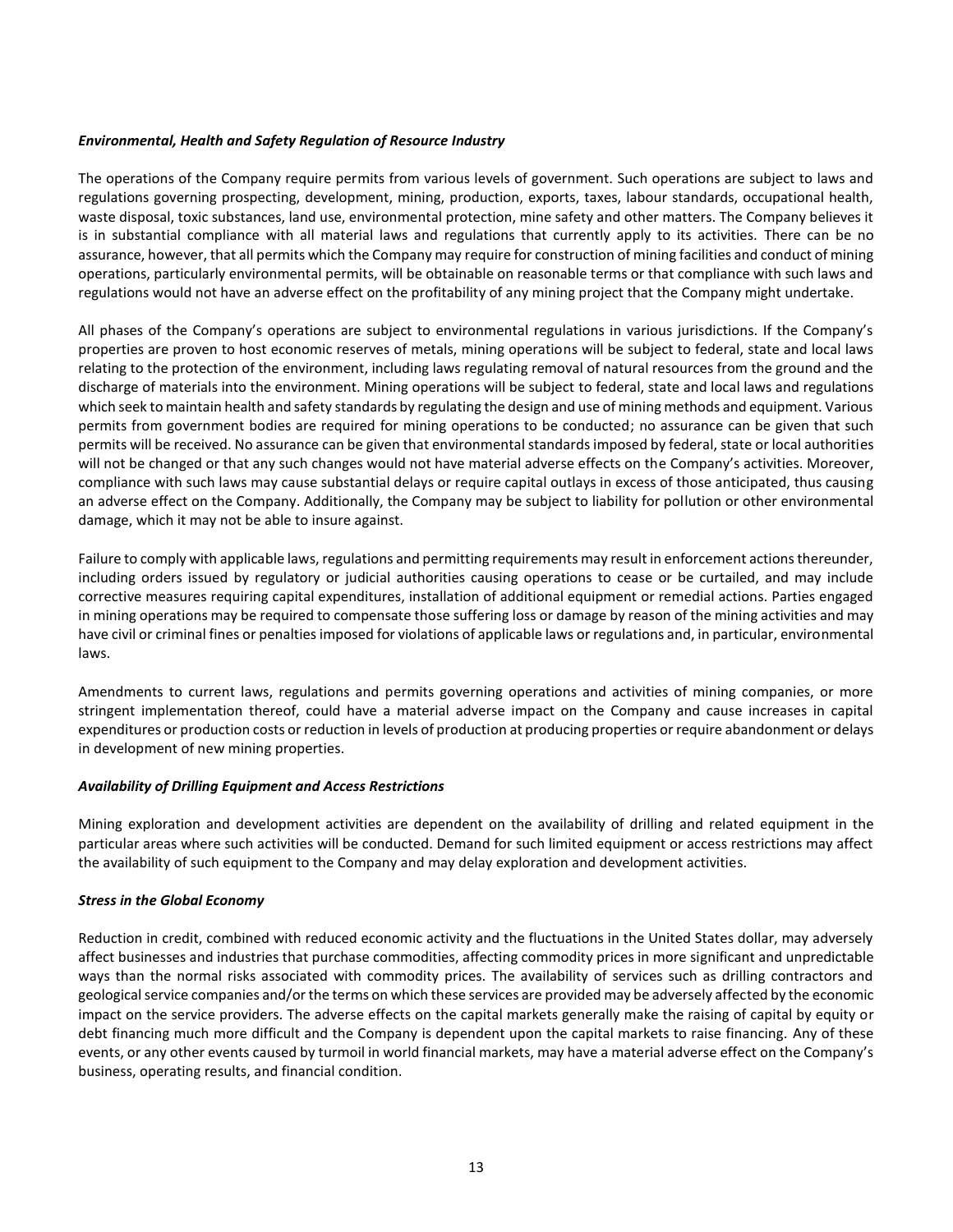### *Current Global Financial Condition*

Current global financial conditions have been subject to increased volatility. As such, the Company is subject to counterparty risk and liquidity risk. The Company is exposed to various counterparty risks including, but not limited to financial institutions that hold the Company's cash, and through companies that have payables to the Company. The Company is also exposed to liquidity risks in meeting its operating expenditure requirements in instances where cash positions are unable to be maintained or appropriate financing is unavailable. These factors may impact the ability of the Company to obtain loans and other credit facilities in the future and, if obtained, on terms favourable to the Company. If these increased levels of volatility and market turmoil continue, the Company's operations could be adversely impacted and the trading price of the shares could be adversely affected.

## *Unknown Environmental Risks for Past Activities*

Exploration and mining operations involve a potential risk of releases to soil, surface water and groundwater of metals, chemicals, fuels, liquids having acidic properties and other contaminants. In recent years, regulatory requirements and improved technology have significantly reduced those risks. However, those risks have not been eliminated and the risk of environmental contamination from present and past exploration or mining activities exists for mining companies. Companies may be liable for environmental contamination and natural resource damages relating to properties that they currently own or operate or at which environmental contamination occurred while or before they owned or operated the properties. However, no assurance can be given that potential liabilities for such contamination or damages caused by past activities at these properties do not exist.

### *Political Regulatory Risks*

Any changes in government policy may result in changes to laws affecting ownership of assets, mining policies, monetary policies, taxation, rates of exchange, environmental regulations, labour relations, repatriation of income and return of capital. This may affect both the Company's ability to undertake exploration and development activities in respect of present and future properties in the manner currently contemplated, as well as its ability to continue to explore, develop and operate those properties in which it has an interest or in respect of which it has obtained exploration and development rights to date. The possibility that future governments may adopt substantially different policies, which might extend to expropriation of assets, cannot be ruled out.

#### *Fluctuating Mineral Prices*

The Company's revenues, if any, are expected to be in large part derived from the extraction and sale of precious and base minerals and metals. Factors beyond the control of the Company may affect the marketability of metals discovered, if any. Metal prices have historically fluctuated widely. Consequently, the economic viability of any of the Company's exploration projects cannot be accurately predicted and may be adversely affected by fluctuations in mineral prices.

#### *Currency Risk*

Currency fluctuations may affect the cash flow which the Company may realize from its operations, since most mineral commodities are sold in a world market in U.S. dollars. The Company's costs are incurred primarily in Mexican Pesos and U.S. dollars.

#### *Drug Related Violence and Cartels*

Mexico has experienced periods of violence over the past few decades primarily from drug related activities. Although the government has committed itself to combating such activities, drug-related violence propagated by rival drug cartels continues.

The Company is aware of reports of recent drug related violence in Mexico, but these have not affected the Company's activities, nor have Company personnel been threatened. The Company has routine safety precautions in place for its personnel, including travelling in pairs of vehicles accompanied by local personnel, prohibiting travel at night, working with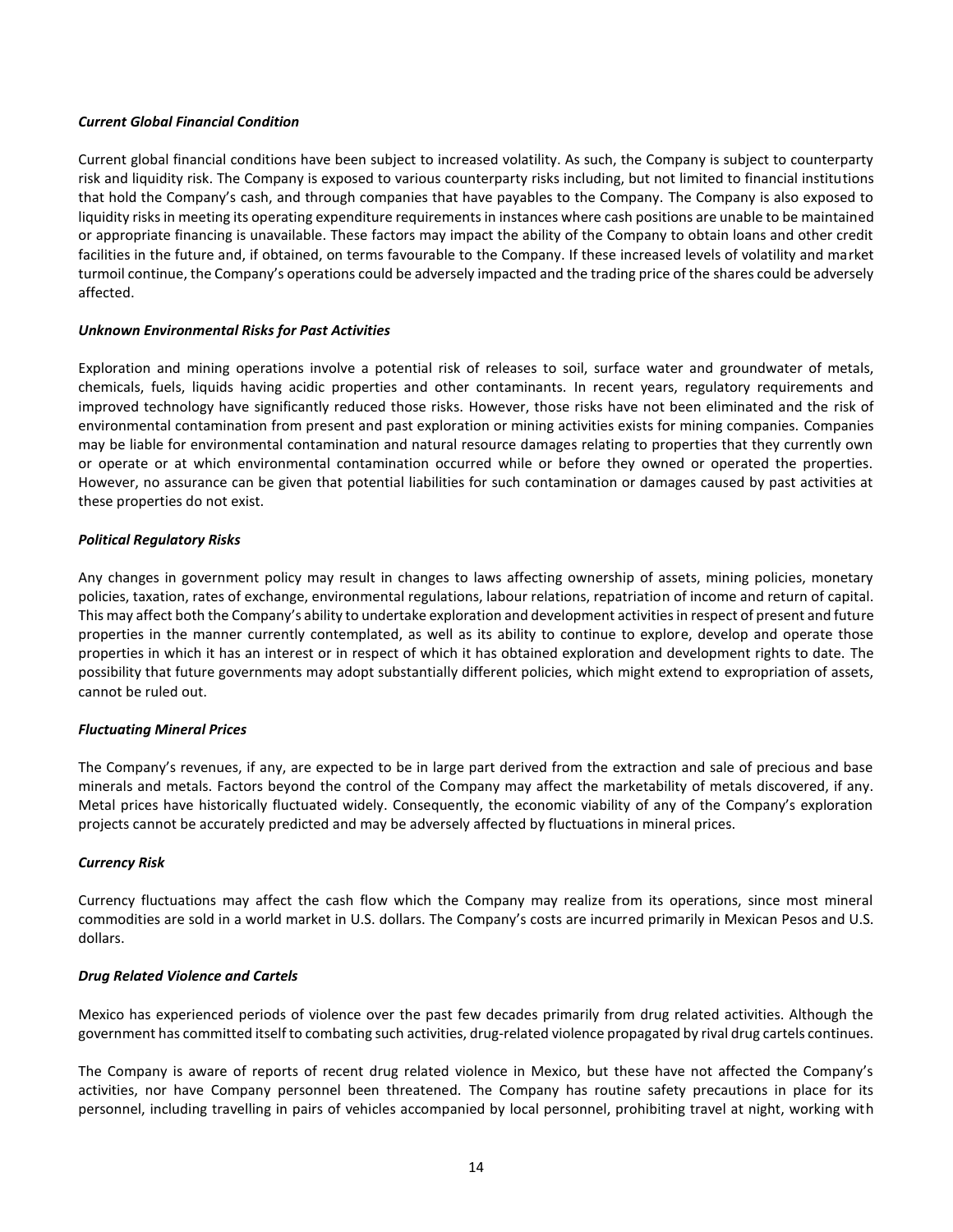locals as scouts in the area and generally maintaining a low profile in the area. In addition, all Company personnel on site are Spanish speaking.

## **SUBSEQUENT EVENTS**

Subsequent to March 31, 2015, the Company entered into a definitive arrangement agreement (the "Arrangement Agreement") with Coastal Gold Corp. ("Coastal") under which the Company will acquire all of the outstanding common shares of Coastal on the basis of 0.1625 common shares in the capital of First Mining for each Coastal common share by way of a plan of arrangement under the *Business Corporations Act* (Ontario) (the "Transaction"). The Transaction will be conducted by way of a court-approved plan of arrangement, resulting in Coastal becoming a wholly-owned subsidiary of First Mining.

All options of Coastal outstanding immediately prior to closing of the Transaction will, following closing and subject to regulatory approval, be exercisable for that number of common shares of First Mining using the same exchange ratio applicable to the Coastal common shares under the Transaction, with corresponding adjustment to the exercise price on the basis of such exchange ratio.

The parties have also entered into a loan agreement whereby First Mining has advanced to Coastal CAD\$950,000 (the "Loan") in order to allow Coastal to pay the termination fee payable under a previous agreement (the "Sulliden Agreement") with Sulliden Mining Capital Inc. ("Sulliden"), to repay the loan previously advanced by Sulliden to Coastal and to pay Coastal's expenses in connection with the Transaction and the Sulliden Agreement. The Loan will accrue interest at the rate of 8% per annum and mature on the earlier of: (a) the completion of the Transaction; (b) termination of the Arrangement Agreement; and (c) the date that is six months following the date of the Loan. Subject to the approval of the TSX Venture Exchange, in certain circumstances the outstanding principal amount of the Loan together with all accrued and unpaid interest thereon may be converted into Coastal common shares.

The Transaction is subject to customary conditions, including:

- Approval by a minimum of 66⅔% of the votes cast by Coastal shareholders represented in person or by proxy at a special meeting of shareholders, as well as approval by a majority vote that will exclude the votes of certain related parties of Coastal;
- Approval/acceptance of the court and the TSX Venture Exchange of the Transaction;
- Coastal shareholders holding collectively not more than 25% of the outstanding common shares of Coastal having exercised their dissent rights; and
- No material adverse change having occurred.

The Arrangement Agreement includes a commitment by Coastal not to solicit alternative transactions to the proposed Transaction. The Arrangement Agreement also provides that if Coastal terminates the Transaction in certain circumstances it is obligated to pay to First Mining CAD\$500,000 on account of costs and expenses in connection with the Transaction. Each party has also been provided with certain other rights, representations and warranties and covenants customary for a transaction of this nature, and First Mining has the right to match any competing offers made to Coastal.

Coastal shareholders will be granted dissent rights which, if exercised in accordance with applicable requirements, will provide such shareholders the right to be paid the fair value for their Coastal common shares by Coastal.

## **DISCLOSURE CONTROLS AND PROCEDURES AND INTERNAL CONTROLS OVER FINANCIAL REPORTING**

In connection with National Instrument 52-109 (Certificate of Disclosure in Issuer's Annual and Interim Filings) ("NI 52-109") the Chief Executive Officer and Chief Financial Officer have filed a Venture Issuer Basic Certificate with respect to the financial information contained in the interim consolidated financial statements for the three months ended March 31, 2015 and this accompanying MD&A (together the "Interim Filings").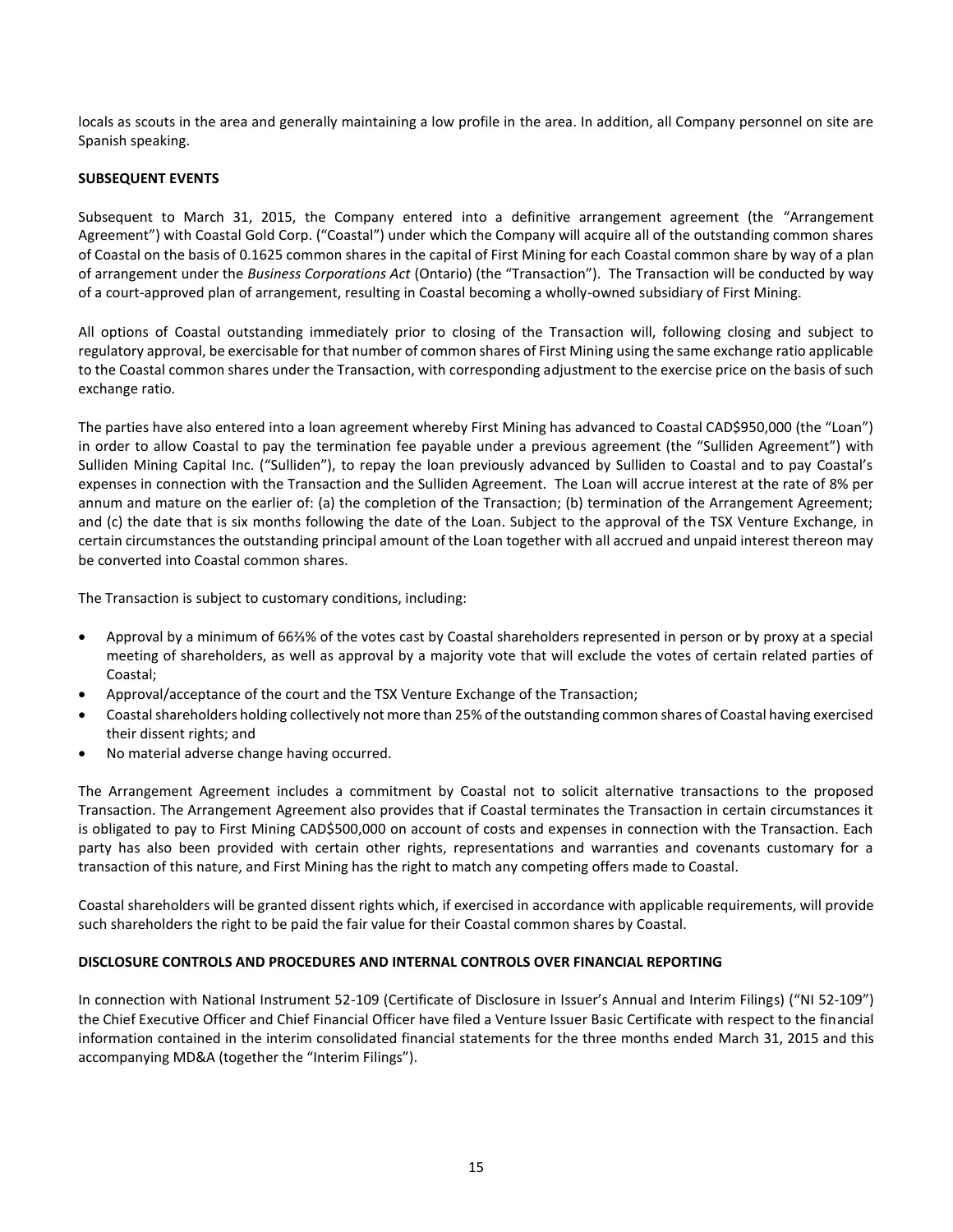In contrast to the full certificate under NI 52-109, the Venture Issuer Basic Certificate does not include representations relating to the establishment and maintenance of disclosure controls and procedures and internal control over financial reporting, as defined in NI 52-109. For further information the reader should refer to the Venture Issuer Basic Certificates filed by the Company on SEDAR a[t www.sedar.com.](http://www.sedar.com/)

# **OUTLOOK**

First Mining is a mineral bank whose principal business activity is to acquire and hold high-quality mineral assets with a focus in the Americas. The Company currently holds a high-quality portfolio of 18 mineral assets in Mexico and the United States. Ultimately the Company's goal is to increase its portfolio to 40-50 mineral assets which will be comprised of gold, silver, copper, lead, zinc and nickel.

The Company is in strong financial position with working capital of \$4,000,492 as at March 31, 2015. The Company's immediate focus is to close the recently-announced acquisition of Coastal Gold Corp, whose flagship property is the Hope Brook Gold Project in Newfoundland. The Company will also continue to advance its current portfolio of properties.

The Company intends to add value by eventually entering into earn-in agreements with third-parties who would move the assets forward while First Mining retains a residual interest which could be in the form of a royalty, metal stream, minority interest, and/or equity positions in partners.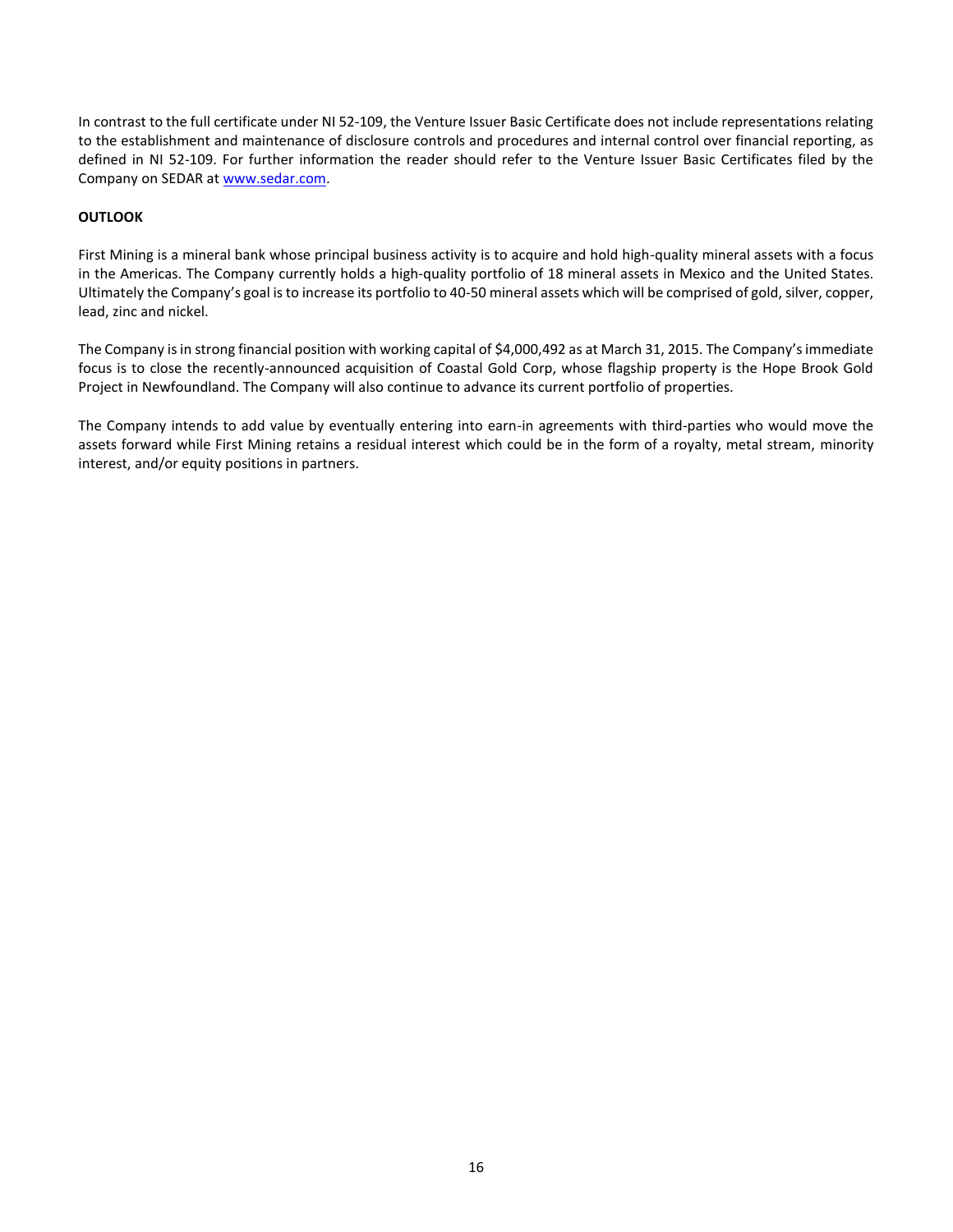## **ADDITIONAL DISCLOSURE FOR VENTURE ISSUERS WITHOUT SIGNIFICANT REVENUE**

During the three months ended March 31, 2015 and the year ended December 31, 2014, the Company incurred the following exploration and evaluation expenditures on mineral properties:

|                                             |                          |                          |                          |               |                          |                         | Mexico                   |                          |                          |                          |                          |                          |                                          | <b>USA</b>               |                       |
|---------------------------------------------|--------------------------|--------------------------|--------------------------|---------------|--------------------------|-------------------------|--------------------------|--------------------------|--------------------------|--------------------------|--------------------------|--------------------------|------------------------------------------|--------------------------|-----------------------|
|                                             |                          |                          |                          | Peñasco       |                          |                         |                          |                          |                          |                          |                          |                          |                                          | Turquoise                |                       |
|                                             | Miranda                  | Socorro                  | San Ricardo              | Quemado       | La Frazada               | Los Tamales Puertecitos |                          | Pluton                   | <b>Margaritas</b>        | Los Lobos                | La Sorpresa              | Others <sup>(1)</sup>    | Total                                    | Canyon                   | Total                 |
| Balance December 31, 2013                   | 315,701                  | 183,241<br>-S            | 252,100<br>-S            | - 5<br>$\sim$ | - 5<br>$\sim$            | -S<br>$\sim$            | 82,890<br>-S             | 494,362 \$<br>-S.        | $\sim$ $-$               | -S<br>$\sim$ $-$         | - S<br>$\sim$ 10 $\pm$   | - S                      | 61,116   $$1,389,410$   $$$              |                          | 425,990   \$1,815,400 |
| Acquisition                                 | $\overline{\phantom{a}}$ |                          |                          | 1,672,036     | 1,361,640                |                         |                          |                          | 45,661                   | 269,148                  | 206,828                  |                          | 3,555,313                                |                          | 3,555,313             |
| Mineral concessions and option payments     | 21,576                   | 78,928                   | 68,841                   | 95,898        | 858                      | 10,948                  | 12,444                   | 82,208                   | 12,480                   | 41,274                   | 10,829                   | 42,898                   | 479,182                                  | 34,212                   | 513,394               |
| Geological consulting and lab               | 4,000                    | 1,006                    | 1,006                    |               | $\overline{\phantom{a}}$ | 1,006                   | $\sim$                   | 1,631                    |                          |                          | $\sim$                   | $\overline{\phantom{a}}$ | 8,649                                    | $\overline{\phantom{a}}$ | 8,649                 |
| Field supplies and other                    | 719                      | ۰                        |                          |               |                          |                         | $\overline{\phantom{a}}$ | $\overline{\phantom{0}}$ | $\overline{\phantom{0}}$ | $\overline{\phantom{a}}$ | $\overline{\phantom{a}}$ | $\overline{\phantom{a}}$ | 719                                      | $\sim$                   | 719                   |
| Travel and administration                   | 3,096                    | 2,388                    | 5,388                    | 1,648         | 297                      | 2,193                   | 297                      | 4,457                    | ٠                        | 1,024                    | 3,564                    | 3,067                    | 27,419                                   | $\overline{\phantom{a}}$ | 27,419                |
| Total expenditures                          | 29,391                   | 82,322                   | 75,235                   | 1,769,582     | 1,362,795                | 14,147                  | 12,741                   | 88,296                   | 58,141                   | 311,446                  | 221,221                  | 45,965                   | 4,071,282                                | 34,212                   | 4,105,494             |
| Write-down of mineral properties            |                          |                          |                          |               |                          |                         |                          |                          |                          |                          | (221, 221)               | $\sim$                   | (221, 221)                               | ۰                        | (221, 221)            |
| Opti on payments and expenditures recovered |                          | $\overline{\phantom{0}}$ | (36, 436)                |               |                          | (5,568)                 |                          | $\overline{\phantom{a}}$ |                          |                          | $\sim$                   | $\sim$                   | (42,004)                                 | $\overline{\phantom{a}}$ | (42,004)              |
| Balance December 31, 2014                   | 345,092                  | 265,563                  | 290,899                  | \$1,769,582   | $$1,362,795$ \$          | 8,579                   | 95,631<br>-5             | 582,658<br>-S            | 58,141<br>-5             | 311,446 \$<br>-S         | - 1                      | 107,081                  | $$5,197,467$ $$$                         | 460,202                  | \$5,657,669           |
| Mineral concessions                         | 18,458                   | 42,355                   | 46,417                   | 125,000       | 810                      | 5,327                   | 5,902                    | 42,885                   | 4,768                    | 38,985                   | $\sim$                   | 68,770                   | 399,677                                  |                          | 399,677               |
| Geological consulting and lab               | $\overline{\phantom{a}}$ | $\overline{\phantom{a}}$ | $\overline{\phantom{a}}$ |               |                          |                         |                          | 1,458                    | $\overline{\phantom{a}}$ |                          |                          |                          | 1,458                                    |                          | 1,458                 |
| Travel and administration                   |                          | $\overline{\phantom{a}}$ | 301                      |               |                          |                         |                          | 301                      | $\sim$                   |                          |                          |                          | 602                                      | $\sim$                   | 602                   |
| Total expenditures                          | 18,458                   | 42,355                   | 46,718                   | 125,000       | 810                      | 5,327                   | 5,902                    | 44,644                   | 4,768                    | 38,985                   |                          | 68,770                   | 401,737                                  | $\sim$                   | 401,737               |
| Opti on payments and expenditures recovered |                          | $\overline{\phantom{a}}$ | (8,830)                  |               |                          |                         |                          | $\sim$                   |                          | $\overline{\phantom{a}}$ |                          |                          | (8,830)                                  | $\overline{\phantom{a}}$ | (8,830)               |
| Balance March 31, 2015                      | 363,550                  | 307.918<br>-5            | 328,787                  | \$1,894,582   | $$1,363,605$ \$          | 13,906                  | 101.533<br>s             | 627,302 \$<br>s.         | 62,909                   | 350,431 \$<br>-S         | . .                      |                          | $5 \quad 175,851 \mid 55,590,374 \mid 5$ |                          | 460,202 \$6,050,576   |

(1) Other mineral properties include the Geranio, El Apache, El Roble, Batacosa, Lachatao, Tierritas and Montana Negra properties.